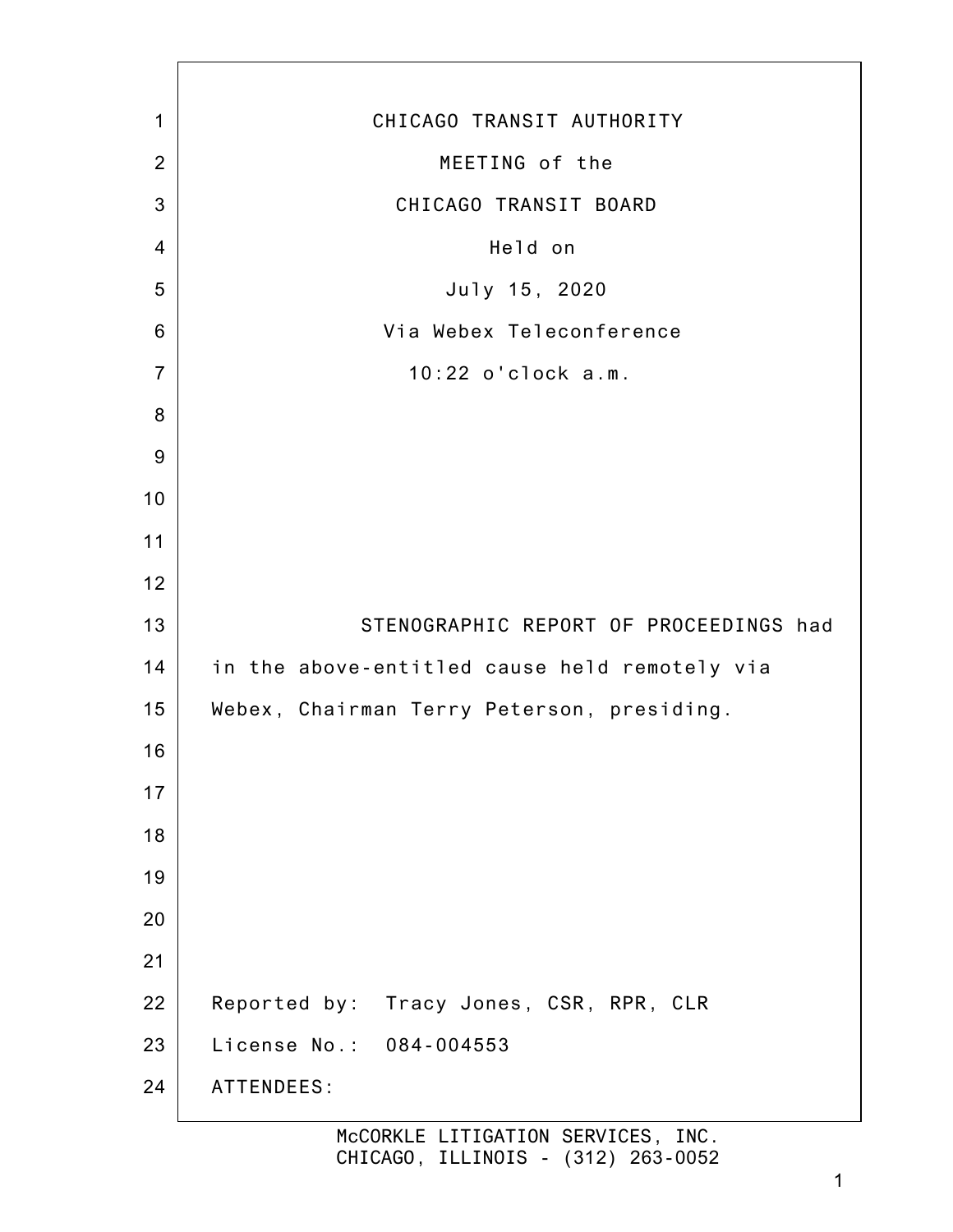| $\mathbf{1}$   | PRESIDENT: DORVAL CARTER                                                 |
|----------------|--------------------------------------------------------------------------|
| $\overline{2}$ | CHAIRMAN: MR. TERRY PETERSON                                             |
| 3              | SECRETARY: MR. GREG LONGHINI                                             |
| $\overline{4}$ | GEN. COUNSEL: MS. KAREN SEIMETZ                                          |
| 5              |                                                                          |
| 6              | <b>BOARD MEMBERS:</b>                                                    |
| $\overline{7}$ | MS. ARABEL ALVA ROSALES                                                  |
| 8              | JUDGE GLORIA CHEVERE                                                     |
| 9              | MR. KEVIN IRVINE                                                         |
| 10             | REV. DR. L. BERNARD JAKES                                                |
| 11             | REV. JOHNNY L. MILLER                                                    |
| 12             | MR. KEVIN IRVINE                                                         |
| 13             | MR. ALEJANDRO SILVA                                                      |
| 14             |                                                                          |
| 15             |                                                                          |
| 16             |                                                                          |
| 17             |                                                                          |
| 18             |                                                                          |
| 19             |                                                                          |
| 20             |                                                                          |
| 21             |                                                                          |
| 22             |                                                                          |
| 23             |                                                                          |
| 24             |                                                                          |
|                | McCORKLE LITIGATION SERVICES, INC.<br>CHICAGO, ILLINOIS - (312) 263-0052 |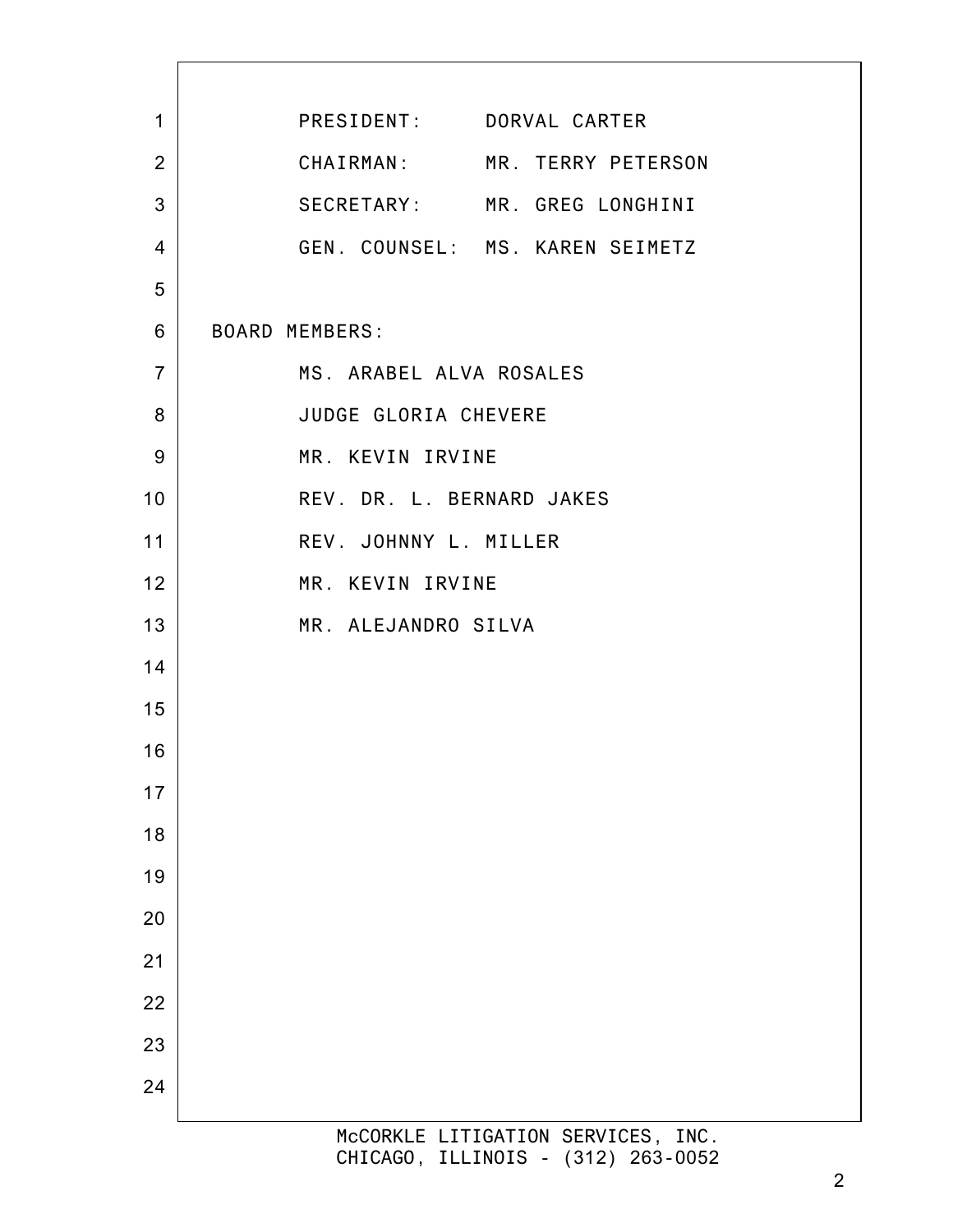| 1              | (Ca11 to order.)                                   |
|----------------|----------------------------------------------------|
| $\overline{2}$ | MR. LONGHINI: Good morning. This is Greg           |
| 3              | Longhini again. Let me get my papers organized.    |
| $\overline{4}$ | Chairman Peterson, we can begin the Board          |
| 5<br>00:00:11  | meeting, I believe.                                |
| 6              | CHAIRMAN PETERSON: All right, Greg.                |
| $\overline{7}$ | I would like to call to order the                  |
| 8              | regularly scheduled meeting of the Chicago Transit |
| 9              | Board for July 15, 2020.                           |
| $00:00:20$ 10  | Will the secretary call the roll.                  |
| 11             | MR. LONGHINI: I'd be happy to.                     |
| 12             | Director Alva Rosales?                             |
| 13             | DIRECTOR ALVA ROSALES: Present.                    |
| 14             | MR. LONGHINI: Director Silva?                      |
| 15             | DIRECTOR SILVA: Yes. Present.                      |
| 16             | MR. LONGHINI: Director Miller?                     |
| 17             | DIRECTOR REV. MILLER: Present.                     |
| 18             | MR. LONGHINI: Director Jakes?                      |
| 19             | DIRECTOR REV. JAKES: Present.                      |
| 20             | MR. LONGHINI: Director Chevere?                    |
| 21             | DIRECTOR J. CHEVERE: Present.                      |
| 22             | MR. LONGHINI: Director Irvine?                     |
| 23             | DIRECTOR IRVINE: Right here.                       |
| 24             | MR. LONGHINI: Chairman Peterson?                   |
|                |                                                    |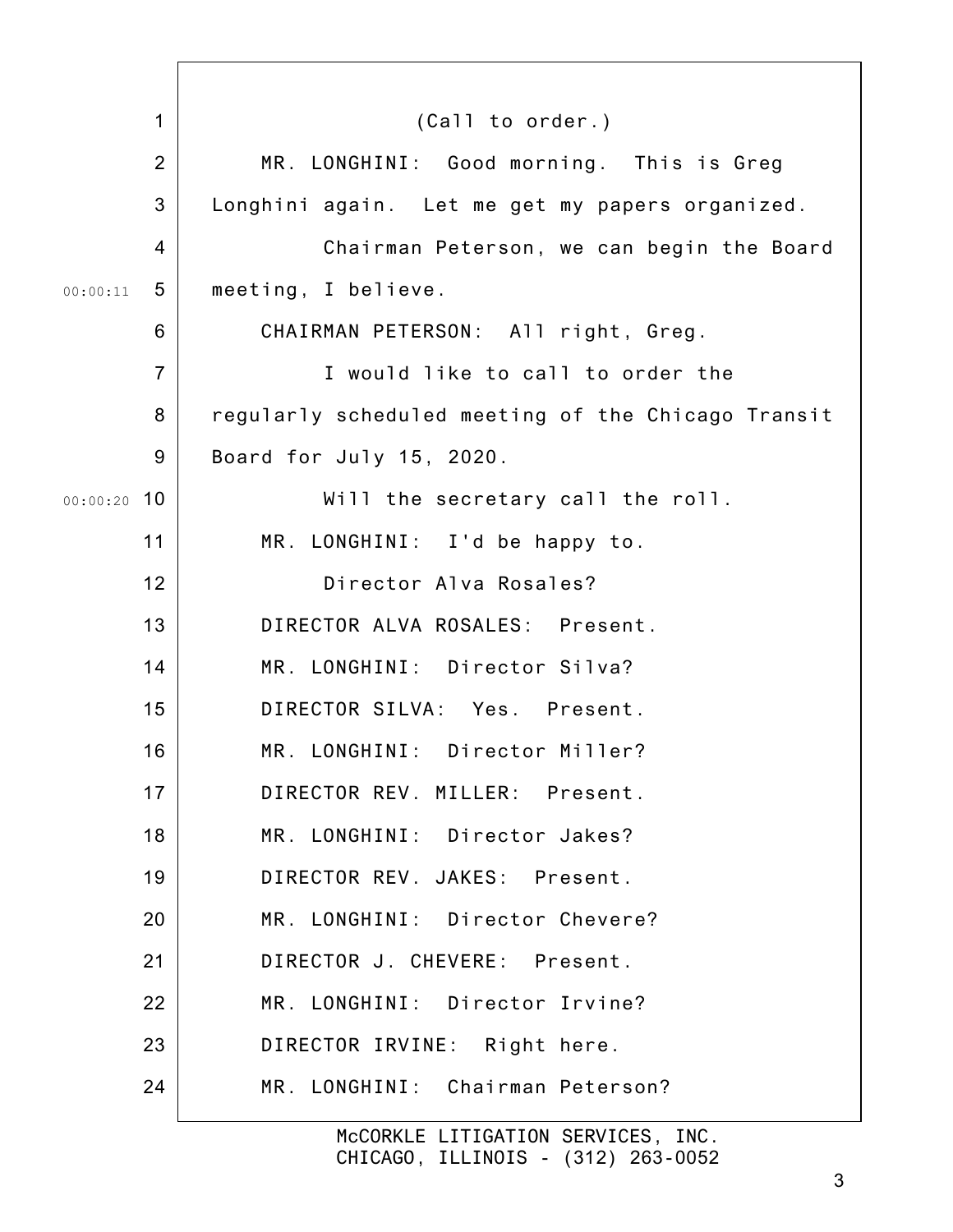1 2 3 4 5 6 7 8 9 00:01:05 10 11 12 13 14 00:01:11 15 16 17 18 19 00:01:14 20 21 22 23 24 00:00:51 CHAIRMAN PETERSON: Present. MR. LONGHINI: We have a full quorum of all seven members of the Board present. And let the record show President Dorval Carter and General Council Karen Seimetz are also participating in the meeting. Excuse me. Let me say one other thing too, Chairman, also that Karen and I are currently in the headquarters building, which is required under the Open Meetings Act. Thank you. CHAIRMAN PETERSON: Thank you. The first order of business is public comment. Greg? MR. LONGHINI: No, sir. There are none this month. CHAIRMAN PETERSON: Thanks, Greg. The next order of business is the approval of the June 10th, 2020, Board minutes. The minutes were previously distributed. I will now entertain a motion to approve the minutes of the regular Board meeting of June 10, 2020.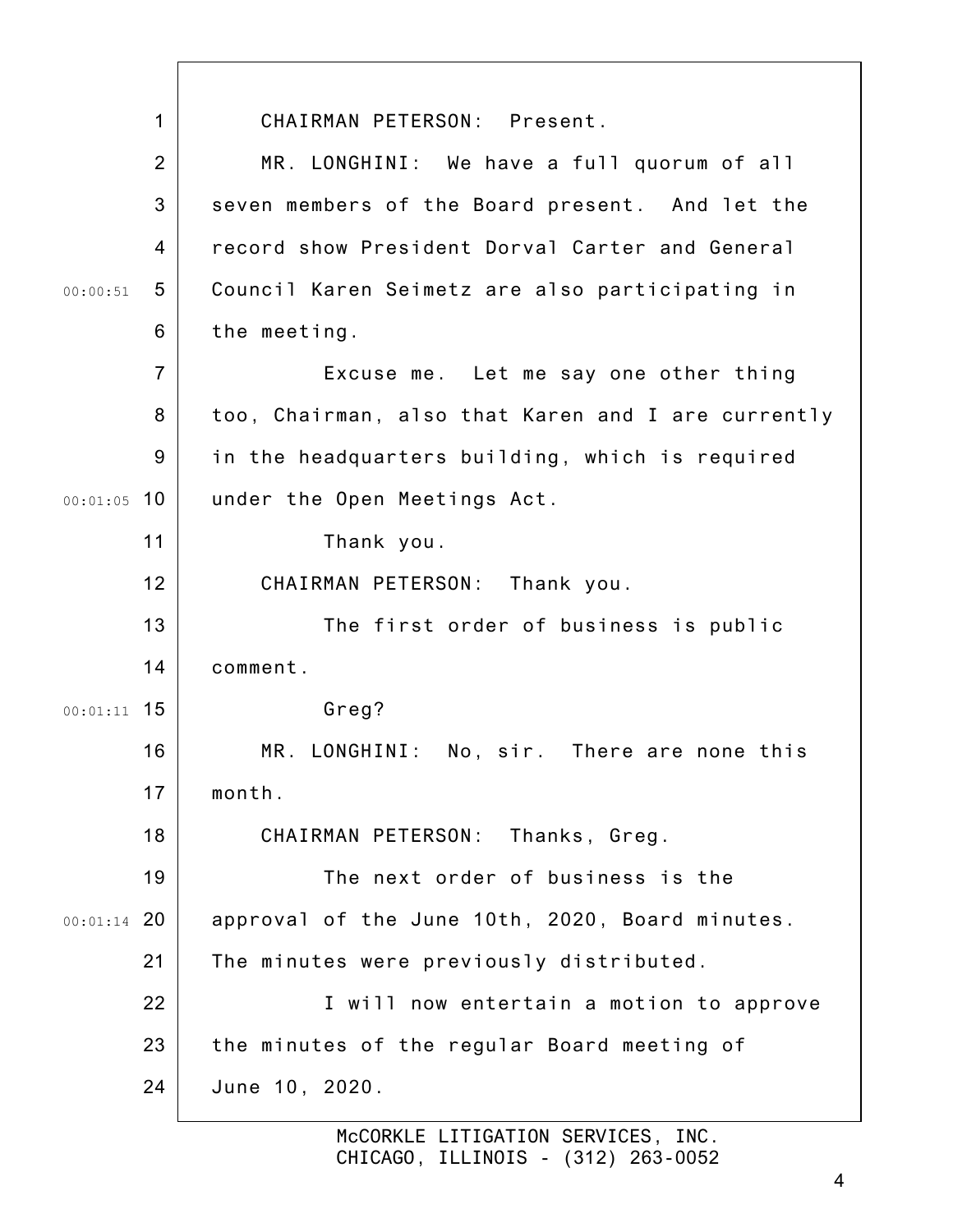|               | $\mathbf{1}$    | DIRECTOR IRVINE: So moved.                        |
|---------------|-----------------|---------------------------------------------------|
|               | 2               | DIRECTOR REV. JAKES: Second.                      |
|               | 3               | MR. LONGHINI: Moved and seconded for the          |
|               | 4               | minutes.                                          |
|               | 5               | Director Alva Rosales?                            |
|               | 6               | DIRECTOR ALVA ROSALES: Yes.                       |
|               | $\overline{7}$  | MR. LONGHINI: Director Silva?                     |
|               | 8               | DIRECTOR SILVA: Yes.                              |
|               | 9               | MR. LONGHINI: Director Miller?                    |
|               | 10 <sup>1</sup> | DIRECTOR REV. MILLER: Yes.                        |
|               | 11              | MR. LONGHINI: Director Jakes?                     |
|               | 12              | DIRECTOR REV. JAKES: Yes.                         |
|               | 13              | MR. LONGHINI: Director Chevere?                   |
|               | 14              | DIRECTOR J. CHEVERE: Yes.                         |
|               | 15              | MR. LONGHINI: Director Irvine?                    |
|               | 16              | DIRECTOR IRVINE: Yes.                             |
|               | 17              | MR. LONGHINI: Chairman Peterson?                  |
|               | 18              | CHAIRMAN PETERSON: Yes.                           |
|               | 19              | MR. LONGHINI: The minutes are approved with       |
| $00:01:59$ 20 |                 | seven yes votes, sir.                             |
|               | 21              | CHAIRMAN PETERSON: Thanks, Greg.                  |
|               | 22              | Our next order of business is executive           |
|               | 23              | session. It is my understanding that we're having |
|               | 24              | executive session today.                          |
|               |                 |                                                   |

 $\mathbf{I}$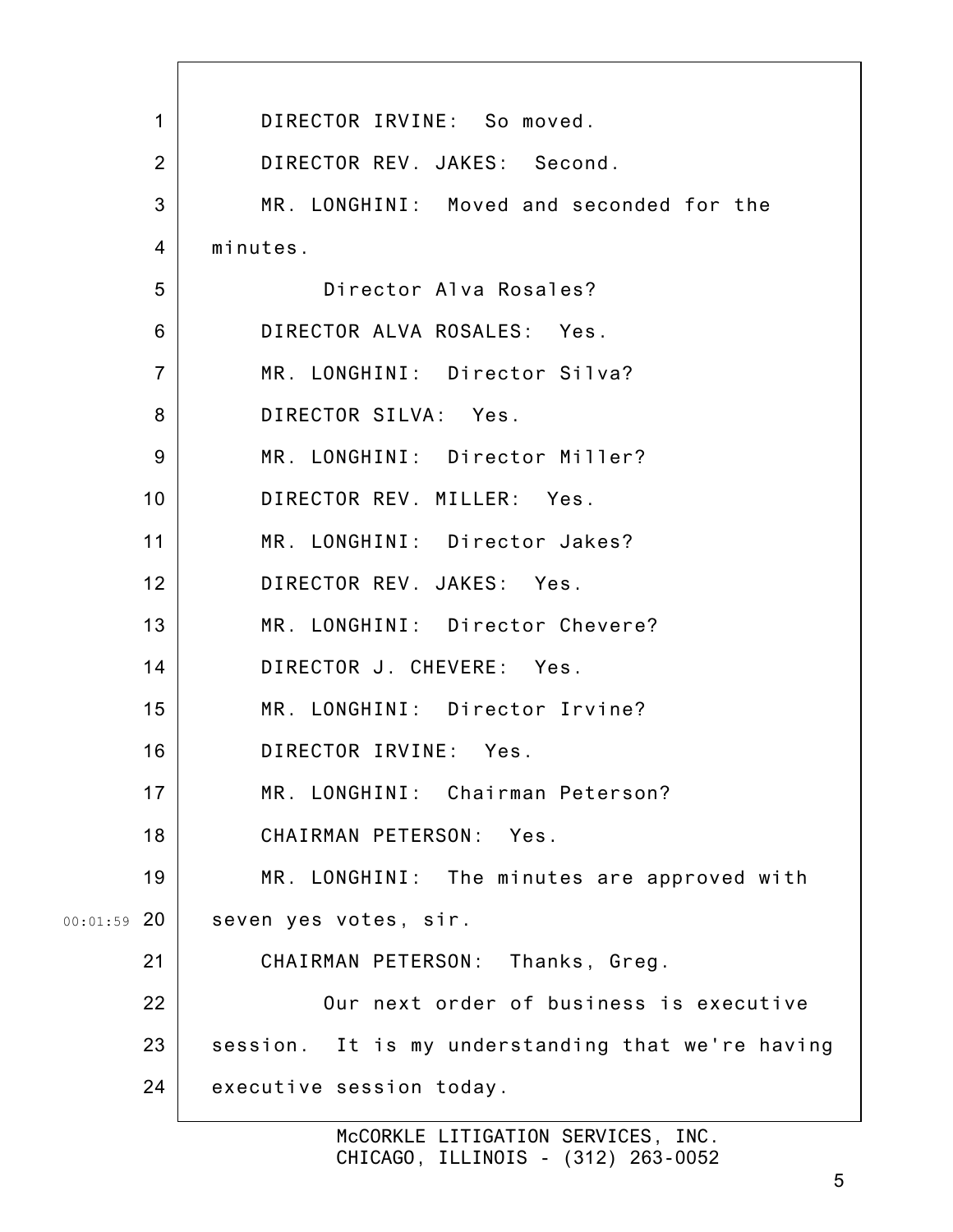| $\mathbf{1}$   | MS. SEIMETZ: Karen Seimetz, General Counsel.     |
|----------------|--------------------------------------------------|
| $\overline{2}$ | Yes, Chairman, we will have executive            |
| 3              | session pursuant to Section 2, Paragraph C,      |
| 4              | Subparagraph 6 and 11 of the Open Meetings Act.  |
| 5<br>00:02:23  | CHAIRMAN PETERSON: Thanks, Karen.                |
| 6              | I will now entertain a motion to recess          |
| $\overline{7}$ | into executive session for the reasons stated by |
| 8              | Counsel.                                         |
| 9              | DIRECTOR IRVINE: So moved.                       |
| $00:02:34$ 10  | DIRECTOR REV. JAKES: Second.                     |
| 11             | MR. LONGHINI: The motion has been moved and      |
| 12             | seconded. I will now take a vote.                |
| 13             | Director Alva Rosales?                           |
| 14             | DIRECTOR ALVA ROSALES: Yes.                      |
| 15             | MR. LONGHINI: Director Silva?                    |
| 16             | DIRECTOR SILVA: Yes.                             |
| 17             | MR. LONGHINI: Director Miller?                   |
| 18             | DIRECTOR REV. MILLER: Yes.                       |
| 19             | MR. LONGHINI: Director Jakes?                    |
| 20             | DIRECTOR REV. JAKES: Yes.                        |
| 21             | MR. LONGHINI: Director Chevere?                  |
| 22             | DIRECTOR J. CHEVERE: Yes.                        |
| 23             | MR. LONGHINI: Director Irvine?                   |
| 24             | DIRECTOR IRVINE: Yes.                            |
|                |                                                  |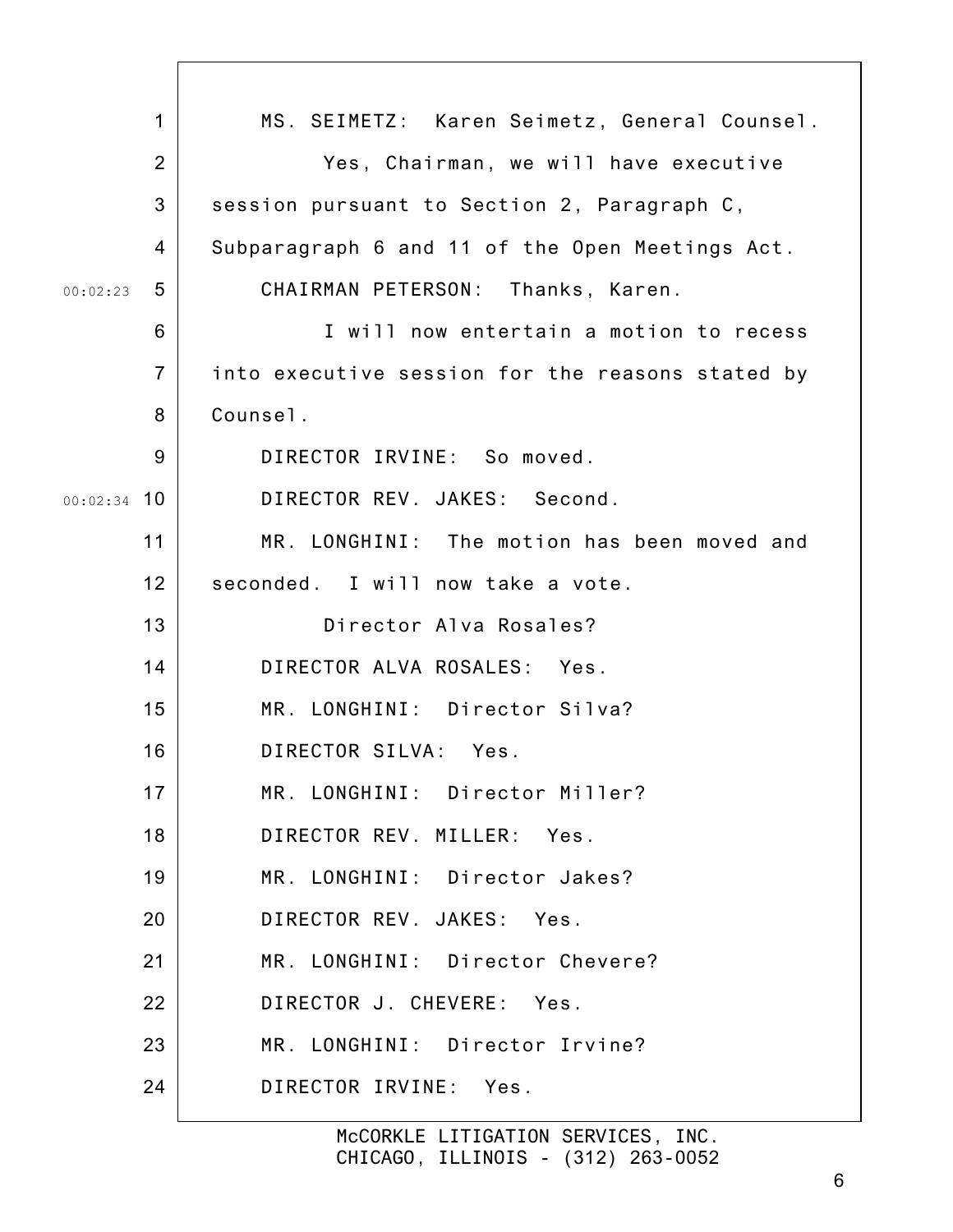| 1                      | MR. LONGHINI: Chairman Peterson?              |
|------------------------|-----------------------------------------------|
| 2                      | CHAIRMAN PETERSON: Yes.                       |
| 3                      | MR. LONGHINI: That motion passes with seven   |
| $\overline{4}$         | yes votes.                                    |
| 5<br>00:03:00          | So we are now in recess. So we'll just        |
| 6                      | take a few seconds here, and then executive   |
| $\overline{7}$         | session will begin.                           |
| 8                      | (Executive session recess.)                   |
| 9                      | MR. LONGHINI: Chairman Peterson, we are ready |
| <u> 10</u><br>00:22:03 | to continue the meeting in open session.      |
| 11                     | CHAIRMAN PETERSON: I will now entertain a     |
| 12                     | motion to return to open session.             |
| 13                     | DIRECTOR IRVINE: So moved.                    |
| 14                     | DIRECTOR REV. JAKES: Second.                  |
| $00:22:14$ 15          | MR. LONGHINI: That motion has been moved and  |
| 16                     | seconded.                                     |
| 17                     | Director Alva Rosales?                        |
| 18                     | DIRECTOR ALVA ROSALES: Yes.                   |
| 19                     | MR. LONGHINI: Director Silva?                 |
| 20                     | DIRECTOR SILVA: Yes.                          |
| 21                     | MR. LONGHINI: Director Miller?                |
| 22                     | DIRECTOR REV. MILLER: Yes.                    |
| 23                     | MR. LONGHINI: Director Jakes?                 |
| 24                     | DIRECTOR REV. JAKES: Yes.                     |
|                        | McCORKLE LITIGATION SERVICES, INC.            |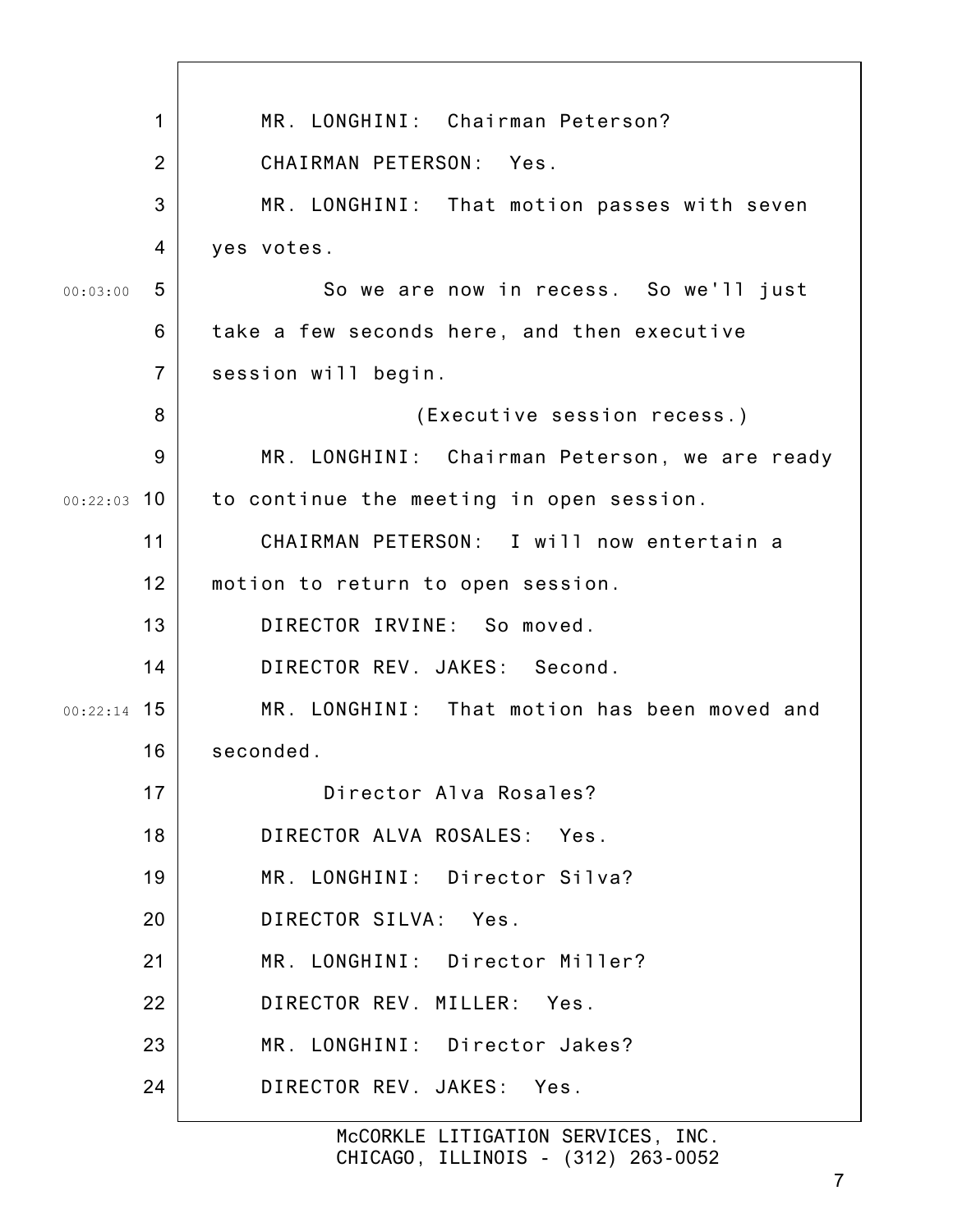|               | $\mathbf 1$    | MR. LONGHINI: Director Chevere?                    |
|---------------|----------------|----------------------------------------------------|
|               | $\overline{2}$ | DIRECTOR J. CHEVERE: Yes.                          |
|               | 3              | MR. LONGHINI: Director Irvine?                     |
|               | $\overline{4}$ | DIRECTOR IRVINE: Yes.                              |
|               | 5              | MR. LONGHINI: Chairman Peterson?                   |
|               | 6              | CHAIRMAN PETERSON: Yes.                            |
|               | $\overline{7}$ | MR. LONGHINI: That motion has been approved        |
|               | 8              | with seven yes votes.                              |
|               | 9              | We are back in session, Chairman.                  |
| 00:22:46      | 10             | CHAIRMAN PETERSON: Thanks, Greg.                   |
|               | 11             | The next order of business is Board Item           |
|               | 12             | No. 4A.                                            |
|               | 13             | Karen.                                             |
|               | 14             | MS. SEIMETZ: Karen Seimetz, General Counsel.       |
| $00:22:51$ 15 |                | Agenda Item 4A is the recommendation of            |
|               | 16             | Infrastructure and the Law Department for the      |
|               | 17             | Board to approve the acquisition of a property at  |
|               | 18             | 2019 West North Avenue, which is owned by          |
|               | 19             | 2100 North Corp, Inc. It is 900 feet of            |
| $00:23:09$ 20 |                | unimproved land adjacent to a CTA parking lot, and |
|               | 21             | it is needed for a new substation adjacent to the  |
|               | 22             | Damen Blue Line, which is part of the rebuild      |
|               | 23             | known as the Your New Blue Project. It is          |
|               | 24             | recommended to be acquired.                        |
|               |                |                                                    |

 $\overline{\phantom{a}}$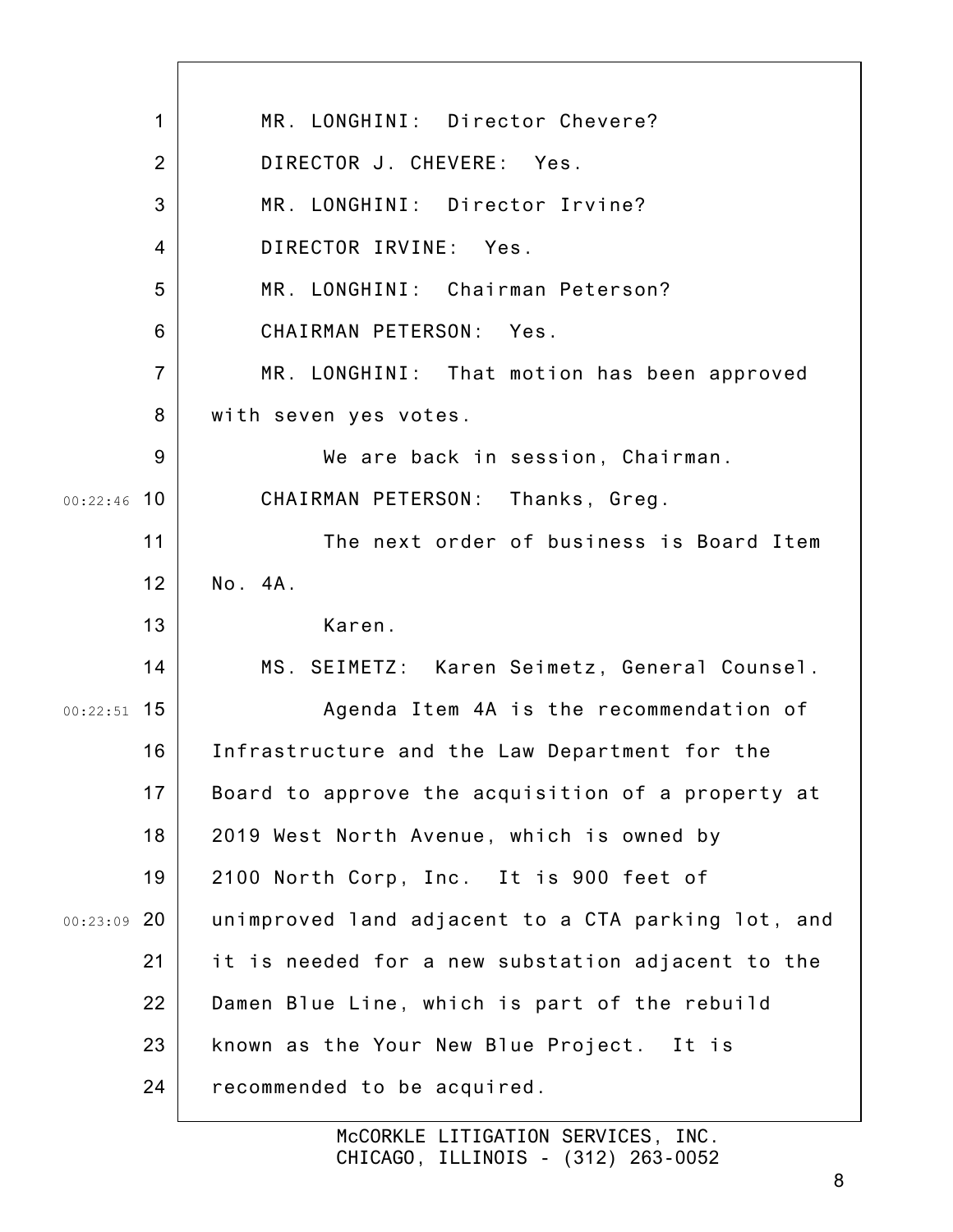| $\mathbf 1$    | CHAIRMAN PETERSON: Thank you, Karen.              |
|----------------|---------------------------------------------------|
| $\overline{2}$ | I will now entertain a motion to approve          |
| 3              | an ordinance designating for acquisition property |
| 4              | located at 2019 West North Avenue, Chicago,       |
| 5<br>00:23:37  | Illinois, for a substation for a Your New Blue    |
| 6              | project.                                          |
| $\overline{7}$ | DIRECTOR IRVINE: So moved.                        |
| 8              | DIRECTOR REV. JAKES: Second.                      |
| 9              | MR. LONGHINI: Moved and seconded.                 |
| 10             | Director Alva Rosales?                            |
| 11             | DIRECTOR ALVA ROSALES: Yes.                       |
| 12             | MR. LONGHINI: Director Silva?                     |
| 13             | DIRECTOR SILVA: Yes.                              |
| 14             | MR. LONGHINI: Director Miller?                    |
| 15             | DIRECTOR REV. MILLER: Yes.                        |
| 16             | MR. LONGHINI: Director Jakes?                     |
| 17             | DIRECTOR REV. JAKES: Yes.                         |
| 18             | MR. LONGHINI: Director Chevere?                   |
| 19             | DIRECTOR J. CHEVERE: Yes.                         |
| 20             | MR. LONGHINI: Director Irvine?                    |
| 21             | DIRECTOR IRVINE: Yes.                             |
| 22             | MR. LONGHINI: Chairman Peterson?                  |
| 23             | CHAIRMAN PETERSON: Yes.                           |
| 24             | MR. LONGHINI: That motion is approved with        |
|                | McCORKLE LITIGATION SERVICES, INC.                |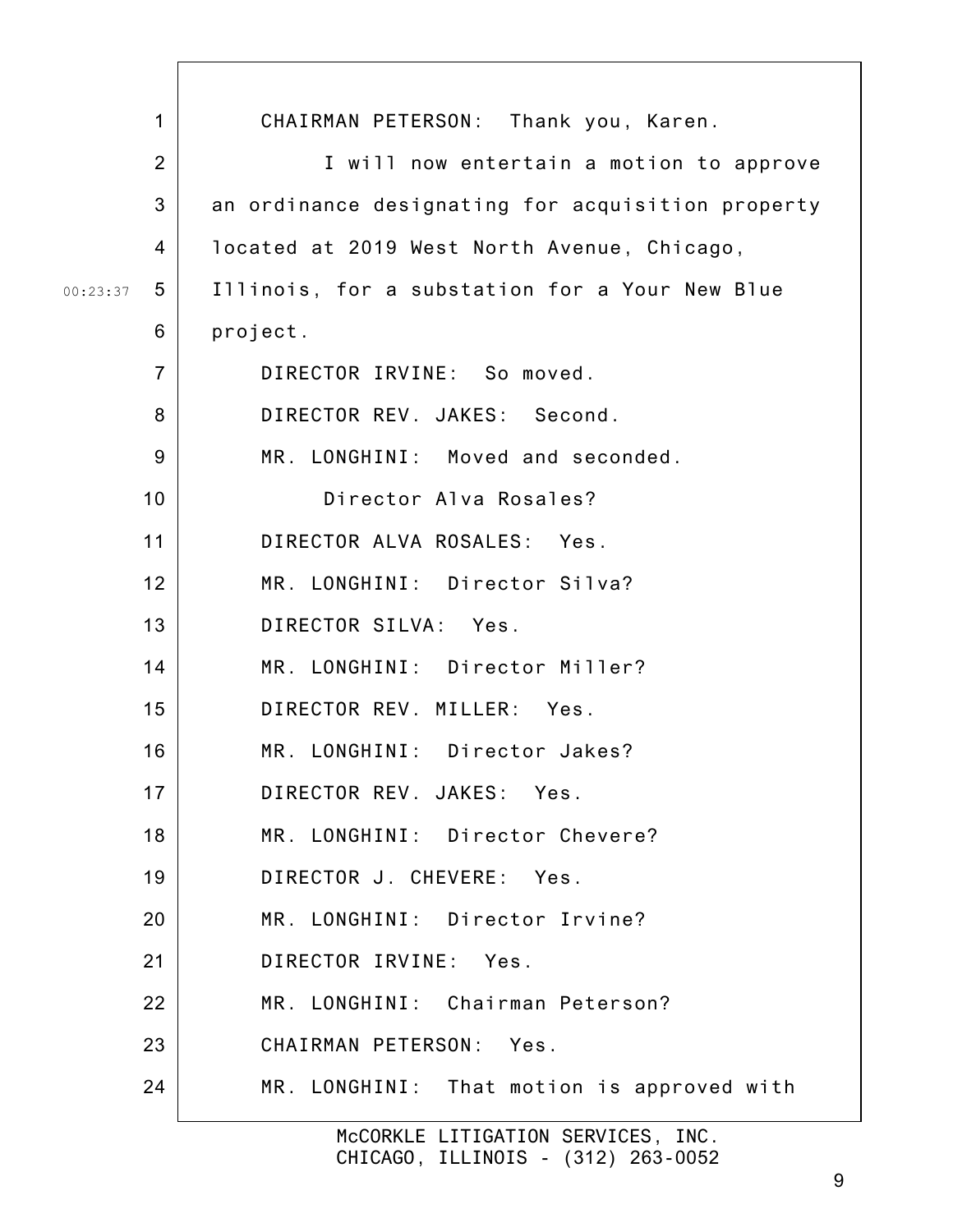|               | $\mathbf 1$    | seven yes votes, sir.                              |
|---------------|----------------|----------------------------------------------------|
|               | 2              | CHAIRMAN PETERSON: Thank you, Greg.                |
|               | 3              | Our next order of business is Board Item           |
|               | $\overline{4}$ | No. 4B.                                            |
| 00:24:14      | 5              | Karen.                                             |
|               | 6              | MS. SEIMETZ: Thank you, Chairman.                  |
|               | $\overline{7}$ | Item 4B is a recommendation of the                 |
|               | 8              | Infrastructure and Law Departments to acquire two  |
|               | 9              | vacant unimproved parcels located immediately      |
| $00:24:26$ 10 |                | adjacent to CTA's West Shops. One property is      |
|               | 11             | located at 260 North Harding and is owned by       |
|               | 12             | Austin Bank of Chicago Trust No. 7547, and the     |
|               | 13             | other property is 3940 West Maypole, owned by      |
|               | 14             | REO Distribution, LLC.                             |
| 00:24:47      | 15             | Acquisition will allow these properties            |
|               | 16             | to have a more usable and contiguous land space    |
|               | 17             | for the current and future needs of West Shops, as |
|               | 18             | well as allow for greater security of the West     |
|               | 19             | Shops facilities. For these reasons, purchase is   |
| $00:25:05$ 20 |                | recommended for imminent domain.                   |
|               | 21             | CHAIRMAN PETERSON: Thanks, Karen.                  |
|               | 22             | I will now entertain a motion to approve           |
|               | 23             | an ordinance designating for acquisition property  |
|               | 24             | located at 260 North Harding and 3940 West Maypole |
|               |                | MOCODILLE LITTCATION CEDUTCES INC.                 |

 $\overline{\phantom{a}}$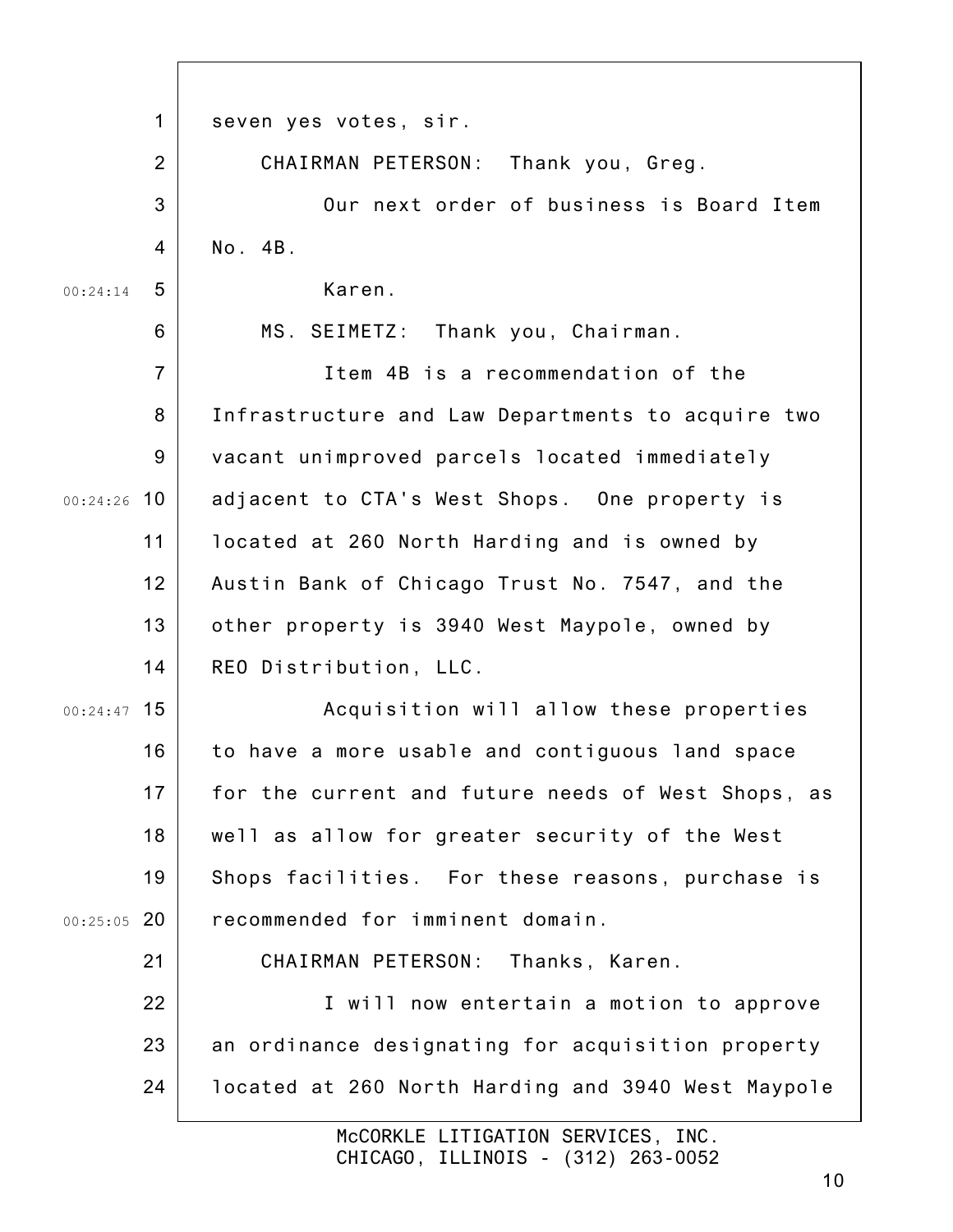| $\mathbf 1$    | Avenue, Chicago, Illinois, adjacent to the    |
|----------------|-----------------------------------------------|
| 2              | Authority's West Shops facility.              |
| 3              | DIRECTOR IRVINE: So moved.                    |
| 4              | DIRECTOR REV. JAKES: Second.                  |
| 5<br>00:25:30  | MR. LONGHINI: Moved and seconded; take a roll |
| 6              | call vote.                                    |
| $\overline{7}$ | Director Alva Rosales?                        |
| 8              | DIRECTOR ALVA ROSALES: Yes.                   |
| 9              | MR. LONGHINI: Director Silva?                 |
| 10             | DIRECTOR SILVA: Yes.                          |
| 11             | MR. LONGHINI: Director Miller?                |
| 12             | DIRECTOR REV. MILLER: Yes.                    |
| 13             | MR. LONGHINI: Director Jakes?                 |
| 14             | DIRECTOR REV. JAKES: Yes.                     |
| 15             | MR. LONGHINI: Director Chevere?               |
| 16             | DIRECTOR J. CHEVERE: Yes.                     |
| 17             | MR. LONGHINI: Director Irvine?                |
| 18             | DIRECTOR IRVINE: Yes.                         |
| 19             | MR. LONGHINI: Chairman Peterson?              |
| $00:25:35$ 20  | CHAIRMAN PETERSON: Yes.                       |
| 21             | MR. LONGHINI: That motion is approved with    |
| 22             | seven yes votes.                              |
| 23             | CHAIRMAN PETERSON: Thanks, Greg.              |
| 24             | Our next order of business is Board           |
|                | McCORKLE LITIGATION SERVICES, INC.            |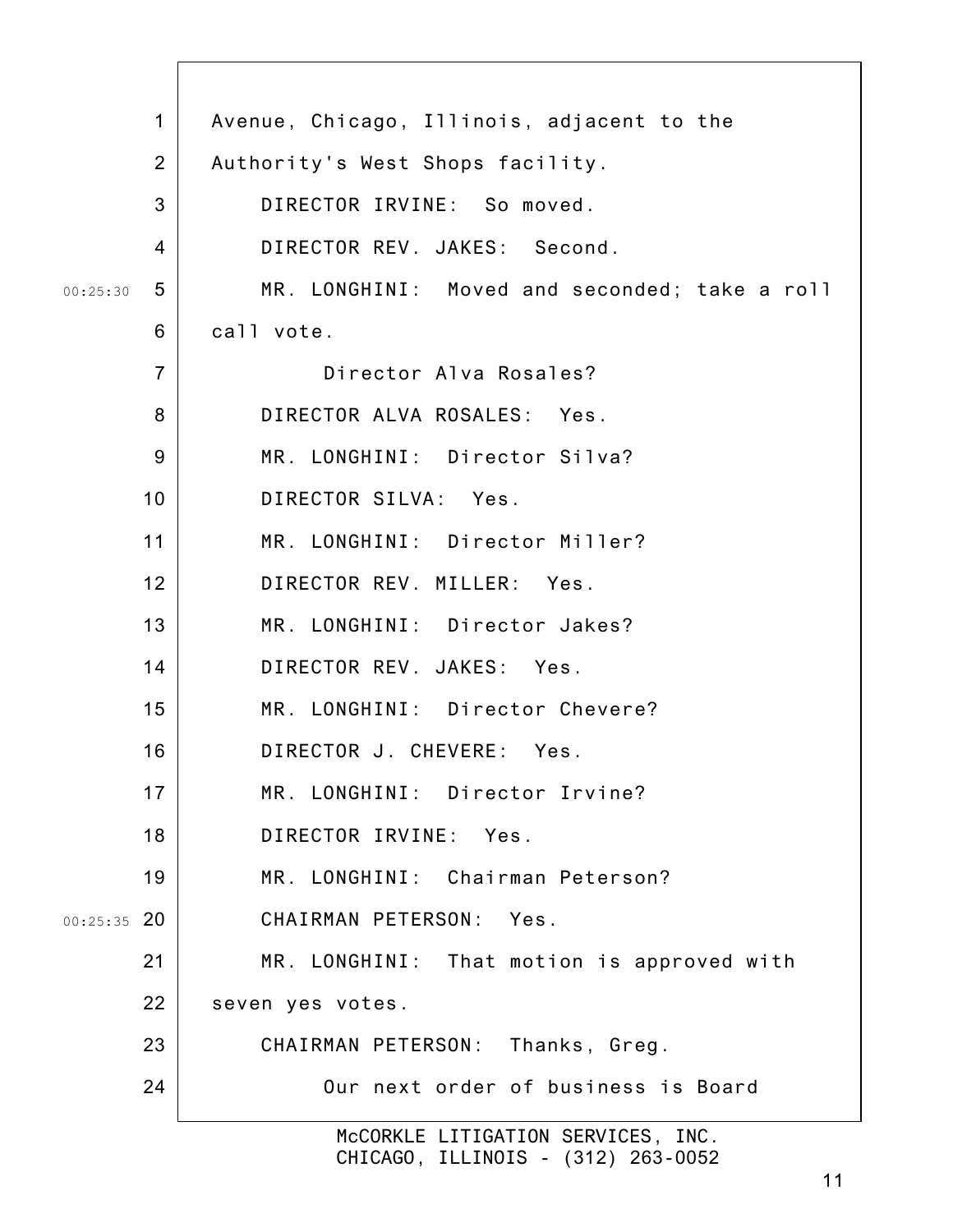|               | $\mathbf{1}$   | Agenda Item No. 5. Chief Safety and Security       |
|---------------|----------------|----------------------------------------------------|
|               | 2              | Officer Ron Ester will make the presentation.      |
|               | 3              | Ron.                                               |
|               | 4              | Thank you. Good morning. Ronald<br>MR. ESTER:      |
| 00:26:10      | 5              | Ester, Chief Safety and Security Officer.          |
|               | 6              | This ordinance is to amend the Passenger           |
|               | $\overline{7}$ | Code of Conduct to address the COVID-19 pandemic   |
|               | 8              | by requiring facial coverings on CTA property in   |
|               | 9              | line with the requirements in the Governor's       |
| $00:26:24$ 10 |                | Executive Order and the order of the Commissioner  |
|               | 11             | of Health for the City of Chicago. This            |
|               | 12             | requirement would apply not just on CTA vehicles   |
|               | 13             | but on all CTA property, whether indoors or        |
|               | 14             | outdoor, and would require individuals over the    |
| $00:26:41$ 15 |                | age of 2 who are able to medically tolerate facial |
|               | 16             | coverings over mouths and noses wear such          |
|               | 17             | coverings at all times while on CTA property. The  |
|               | 18             | requirement will be repealed automatically once    |
|               | 19             | both the State and City repeal their requirements. |
| $00:27:00$ 20 |                | Staff recommends approval to the changes           |
|               | 21             | to the Rule of Conduct to require facial coverings |
|               | 22             | on CTA property.                                   |
|               | 23             | I'll be happy to take any questions.               |
|               | 24             | CHAIRMAN PETERSON: Any questions for Ron?          |
|               |                | McCORKLE LITIGATION SERVICES, INC.                 |
|               |                | CHICAGO, ILLINOIS - (312) 263-0052                 |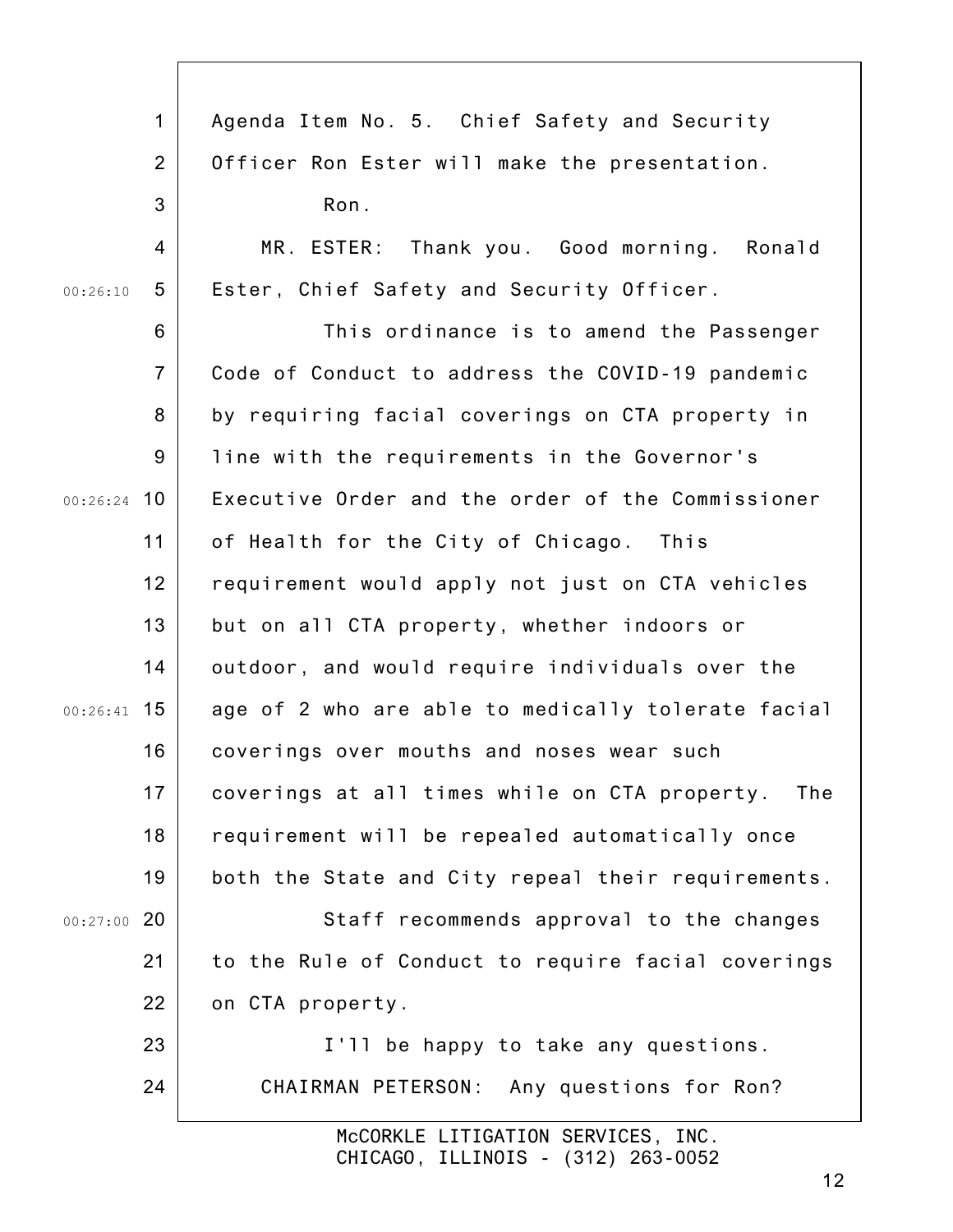1 2 DIRECTOR SILVA: Who is going to supervise that they do it?

3 4 5 6 7 8 9 00:27:53 10 11 12 13 14 00:27:26 MR. ESTER: As far as the enforcement, it's really through messaging and education. It's to alert our riding public, or the customers, as to how to have a healthy, safe public transit travel. CHAIRMAN PETERSON: Any additional questions? DIRECTOR IRVINE: I'm just curious how this may -- if a passenger tries to board a bus and they're not wearing a face covering, and they say they can't wear one for medical reasons, there will be no conflict? It will just be like saying giving the benefit of the doubt? Or how would that be handled?

00:28:09 15 16 17 18 19 00:28:21 20 PRESIDENT CARTER: Director Irvine, it's not our intention to become the mask police or have our employees become the mask police. If someone informs us that they can't wear it because of medical reasons, we're not going to ask for proof of medical documentation or anything like that.

21 22 23 24 Ultimately what we're trying to do is obviously reinforce the messaging that we're doing to all of our customers that wearing a mask is important not only for their safety but for the

> McCORKLE LITIGATION SERVICES, INC. CHICAGO, ILLINOIS - (312) 263-0052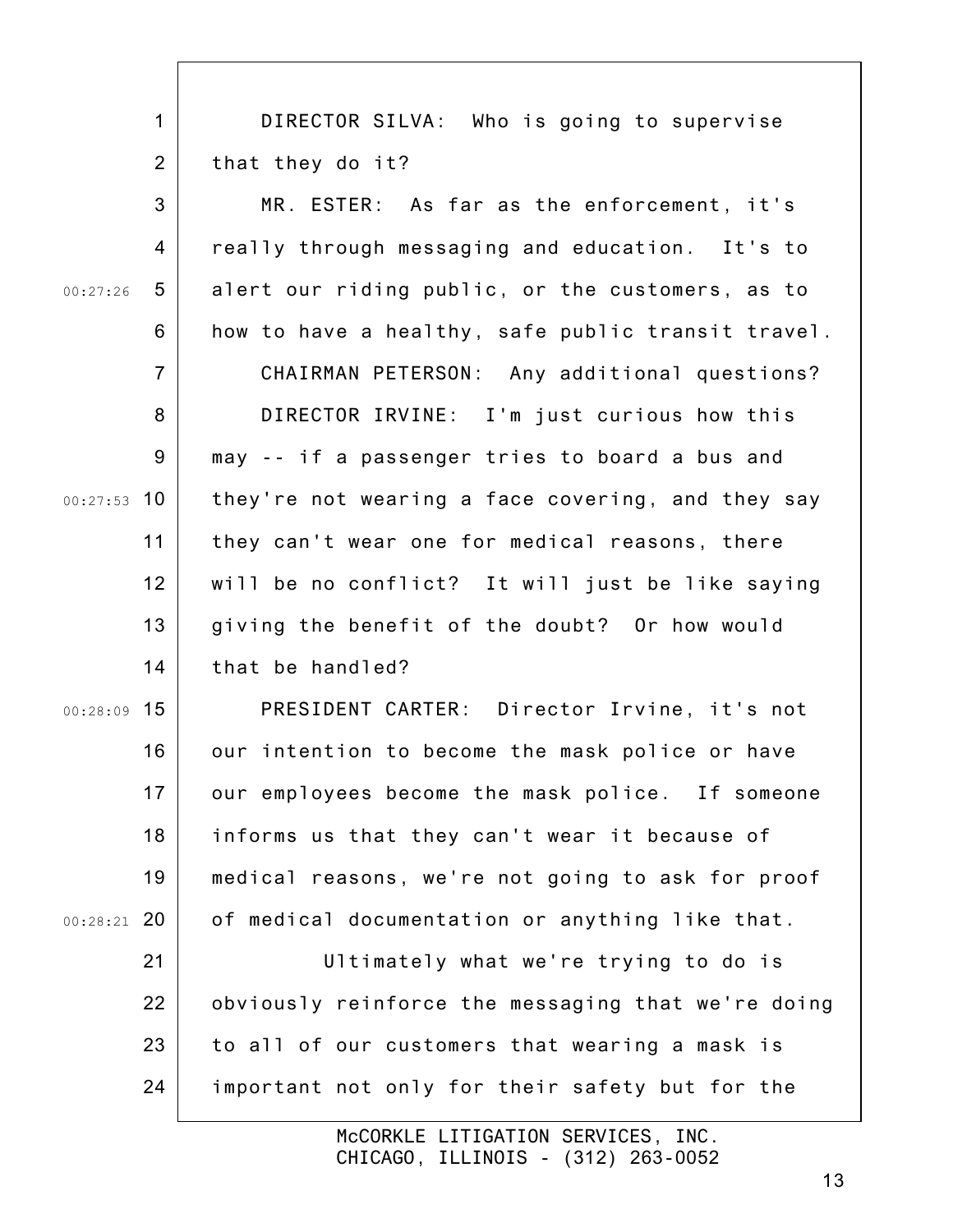|               | $\mathbf{1}$   | safety of our fellow customers and employees.      |
|---------------|----------------|----------------------------------------------------|
|               | $\overline{2}$ | And I will be adding this to our Code of           |
|               | 3              | Conduct, intended to amplify that message even     |
|               |                |                                                    |
|               | 4              | more. I think that, as is the case with all        |
| 00:28:45      | 5              | public agencies, we hope that through education    |
|               | 6              | and through messaging our customers will abide by  |
|               | $\overline{7}$ | our Code of Conduct and comply with our            |
|               | 8              | requirements as requested.                         |
|               | 9              | DIRECTOR IRVINE: Thank you, President Carter.      |
| $00:29:01$ 10 |                | So let's say that a passenger who's                |
|               | 11             | wearing a mask is having a problem with a          |
|               | 12             | passenger not wearing a mask and they go to the    |
|               | 13             | CTA bus operator. How would that -- What would     |
|               | 14             | you except the personnel to do in that case?       |
| $00:29:21$ 15 |                | PRESIDENT CARTER: Bus personnel obviously are      |
|               | 16             | expected to mirror the messaging that we're doing  |
|               | 17             | for all of our customers in particular.            |
|               | 18             | We're not going to get into the business           |
|               | 19             | of throwing people off the CTA, if that's the      |
| $00:29:34$ 20 |                | question you're asking, because of their           |
|               | 21             | compliance or noncompliance with this requirement. |
|               | 22             | It will work no differently than any               |
|               | 23             | other of our Code of Conduct requirements, be it   |
|               | 24             | eating on CTA or playing a radio loudly or         |
|               |                |                                                    |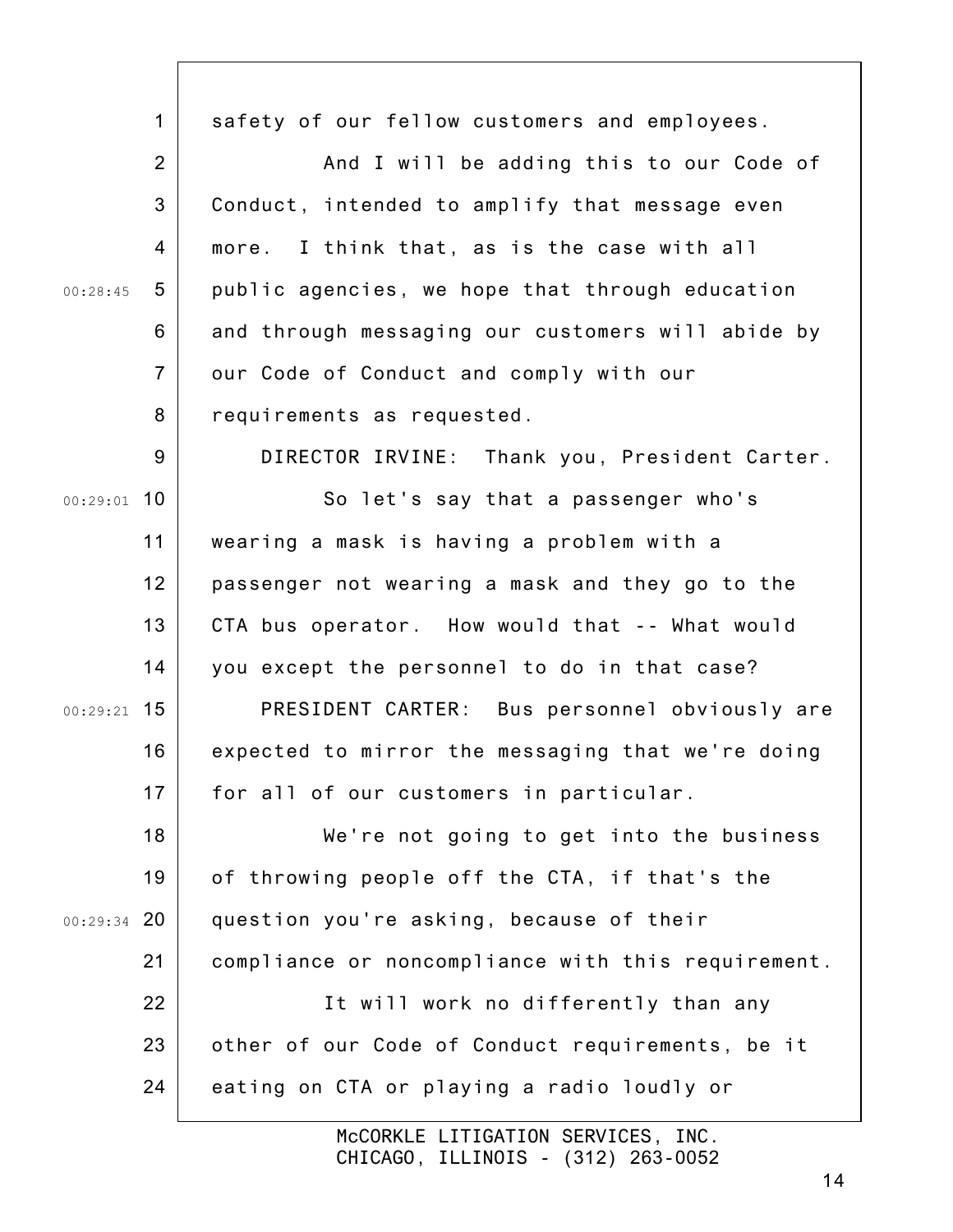|               | $\mathbf{1}$   | anything like that. If a customer informs a CTA    |
|---------------|----------------|----------------------------------------------------|
|               | $\overline{2}$ | employee of behavior inconsistent with our Code of |
|               | 3              | Conduct, that employee would be expected to        |
|               | 4              | address it like they would any other Code of       |
| 00:30:02      | 5              | Conduct violation, which basically involves        |
|               | 6              | informing the customer of the requirement and      |
|               | $\overline{7}$ | asking that they comply.                           |
|               | 8              | DIRECTOR IRVINE: Thank you, President Carter.      |
|               | 9              | No more questions.                                 |
| $00:30:13$ 10 |                | CHAIRMAN PETERSON: Any additional questions?       |
|               | 11             | DIRECTOR ALVA ROSALES: I have a question.          |
|               | 12             | Who is working on the messaging for this?          |
|               | 13             | PRESIDENT CARTER: We have been -- We have          |
|               | 14             | actually been messaging on this, Commissioner      |
| $00:30:29$ 15 |                | Rosales, since the State order was put in place in |
|               | 16             | May. There's signage up right now. There's         |
|               | 17             | digital signage. There's audio messages. There's   |
|               | 18             | material that we've provided to employers and      |
|               | 19             | employees.                                         |
| $00:30:46$ 20 |                | This has also been part of the courtesy            |
|               | 21             | pack that we've been passing out to our customers  |
|               | 22             | that actually includes a mask and hand sanitizer.  |
|               | 23             | There's a postcard that's in there with also       |
|               | 24             | messages on there. So it's part of an overall      |
|               |                |                                                    |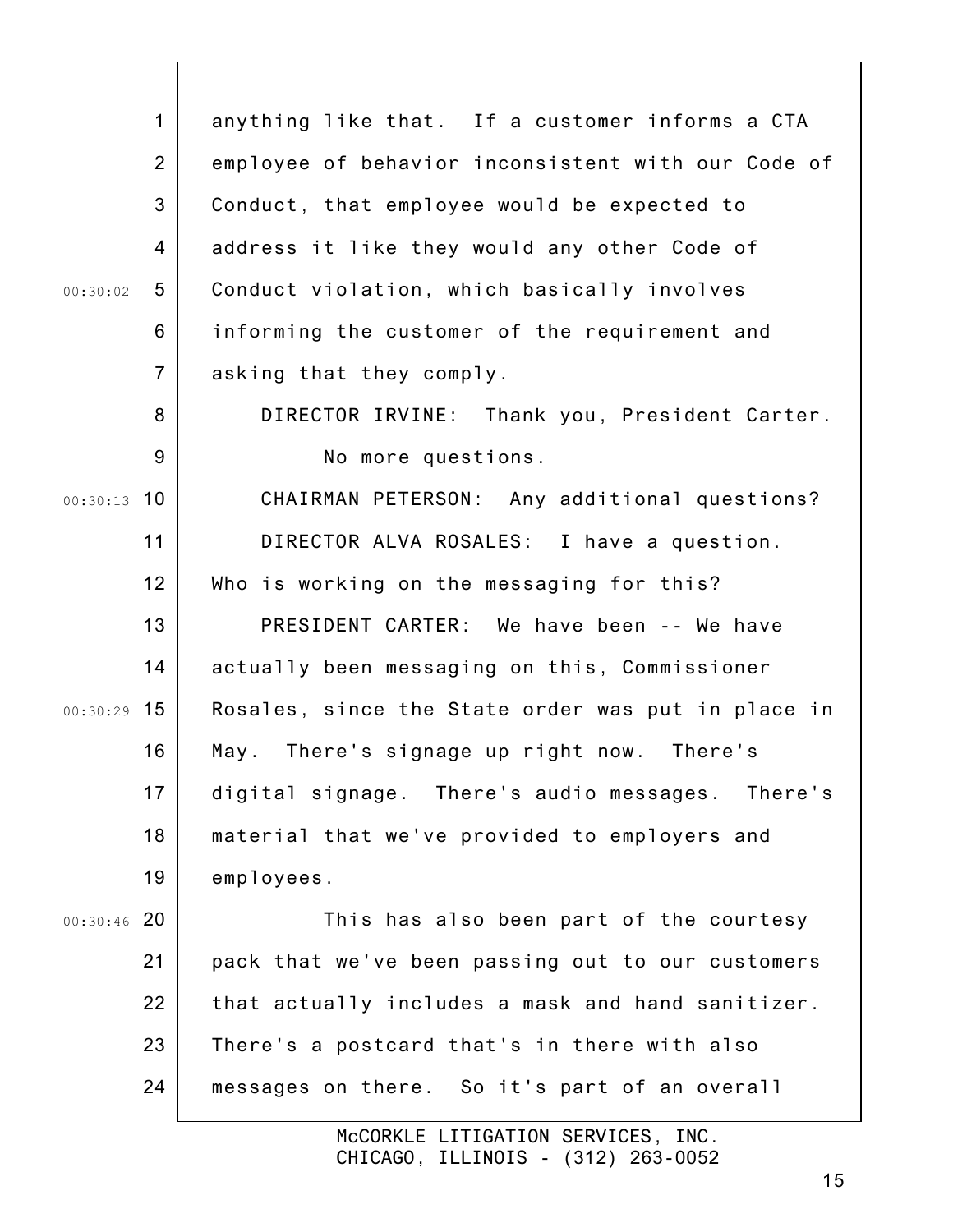1 2 3 4 5 6 7 8 9 00:31:31 10 11 12 13 14 00:31:55 15 16 17 18 19 00:32:12 20 21 22 23 24 00:31:19 McCORKLE LITIGATION SERVICES, INC. campaign that we have been implementing and will continue to implement and amplify as we continue. DIRECTOR ALVA ROSALES: The reason I ask is the City is working with a number of different organizations, not-for-profits, that have come up with some really creative messaging, especially around the whole mask. And it might be an opportunity for us to take a look at that and then incorporate it on some of our signage. PRESIDENT CARTER: We have been in partnership with the City on a lot of messaging around this. Molly Poppe, who has been leading the team of the handling the transition for the coronavirus for our customer interaction I know is in conversation with a lot of City departments. So I will make sure that we have her follow up on your particular issue and make sure that we're leveraging whatever messaging that they're pursuing on CTA as well. DIRECTOR ALVA ROSALES: Okay. Thank you. PRESIDENT CARTER: Thank you. CHAIRMAN PETERSON: Any other questions for Ron? DIRECTOR REV. JAKES: Just a quick question. Based upon the information you have, does it seem

CHICAGO, ILLINOIS - (312) 263-0052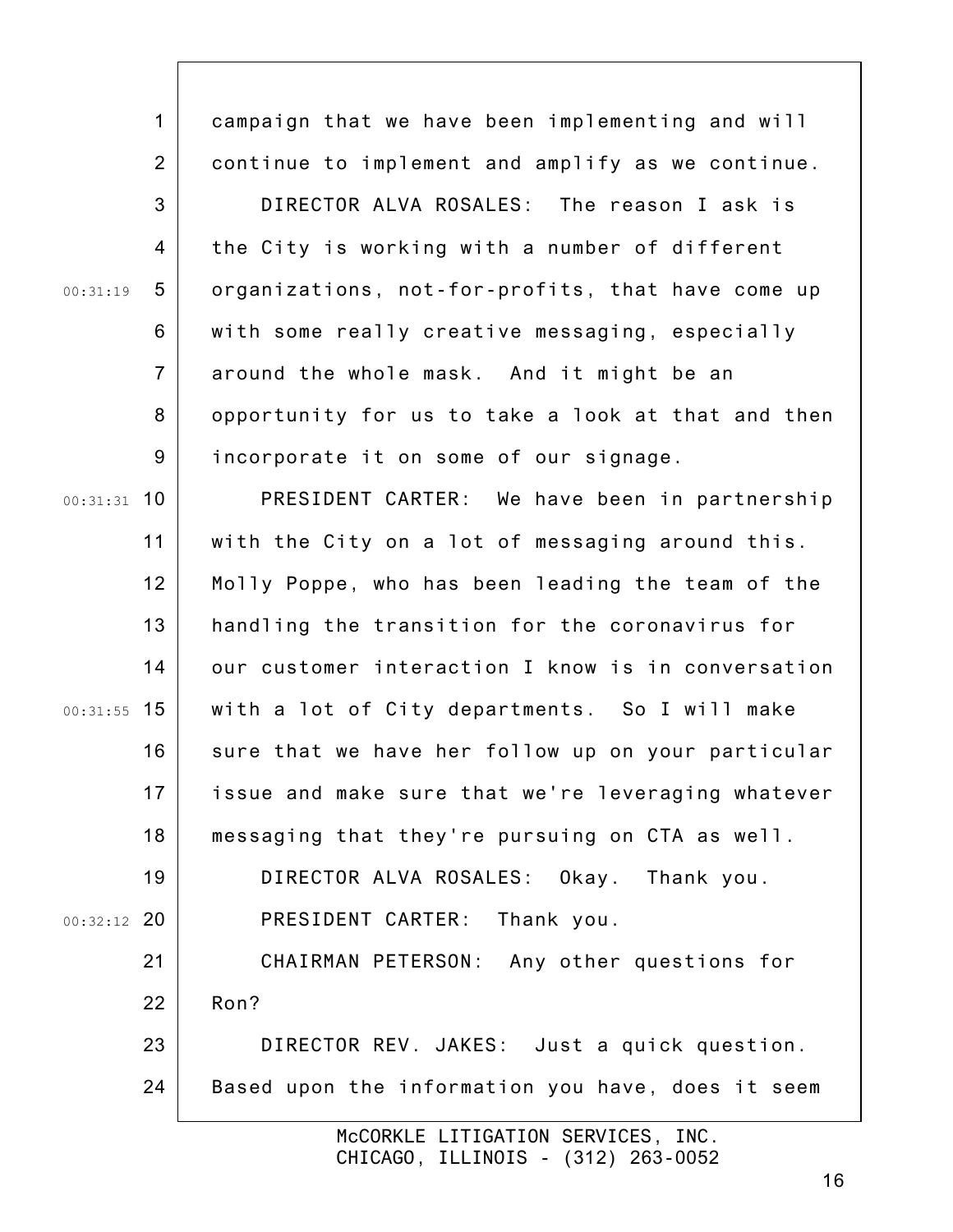|               | $\mathbf{1}$   | as if most of the riders are complying with the    |
|---------------|----------------|----------------------------------------------------|
|               | $\overline{2}$ | mask ordinance or the executive order?             |
|               | 3              | MR. ESTER: Anecdotally, I would have to say        |
|               | 4              | yes. We have had some complaints about customers   |
| 00:32:40      | 5              | not wearing masks. But for the most part, they     |
|               | 6              | are compliant.                                     |
|               | $\overline{7}$ | DIRECTOR REV. JAKES: Okay. It just seems           |
|               | 8              | like you will have that small group that won't.    |
|               | 9              | But if the larger group will, then -- because I've |
| $00:32:55$ 10 |                | been seeing the messaging, and the messaging seems |
|               | 11             | all right. I just hope we don't get into kind of   |
|               | 12             | over messaging, because it is what it is. And      |
|               | 13             | hopefully everyone knows what it is. So I think    |
|               | 14             | you all are doing a great job with the messaging.  |
| $00:33:14$ 15 |                | MR. ESTER: Thank you.                              |
|               | 16             | CHAIRMAN PETERSON: All right. Any other            |
|               | 17             | questions for Ron?                                 |
|               | 18             | (No response.)                                     |
|               | 19             | CHAIRMAN PETERSON:<br>Okay. Hearing none, I        |
| $00:33:23$ 20 |                | will entertain a motion to approve an ordinance    |
|               | 21             | supplementing Ordinance No. 016-100, which amends  |
|               | 22             | ordinance 006-75 regarding Rules of Conduct to     |
|               | 23             | require facial coverings on the Chicago Transit    |
|               | 24             | Authority property.                                |
|               |                |                                                    |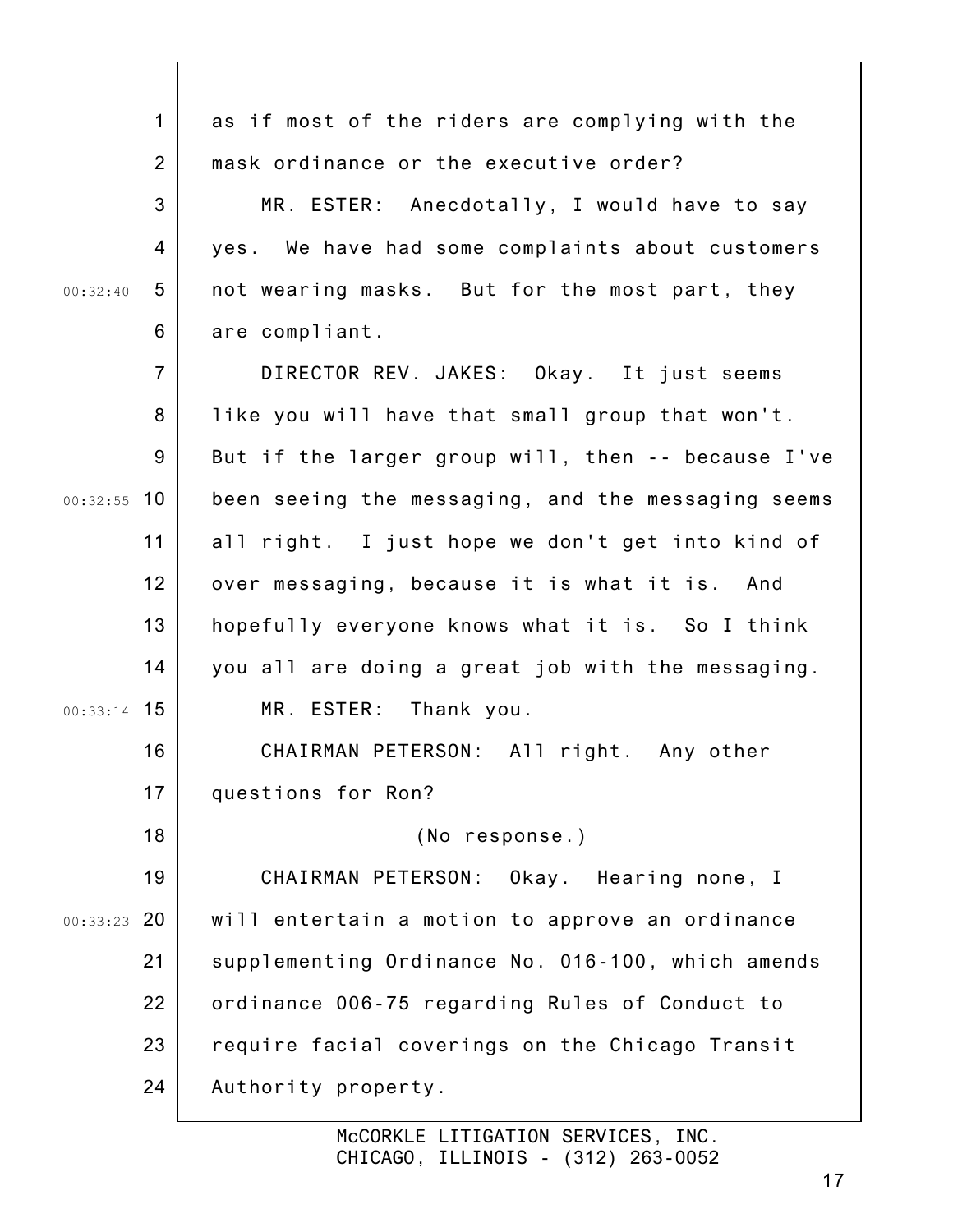|                 | DIRECTOR IRVINE: So moved.<br>$\mathbf 1$        |
|-----------------|--------------------------------------------------|
|                 | DIRECTOR REV. JAKES: Second.<br>$\overline{2}$   |
|                 | 3<br>MR. LONGHINI: Moved and seconded. I'll take |
|                 | a roll call vote.<br>4                           |
|                 | 5<br>Director Alva Rosales?                      |
|                 | DIRECTOR ALVA ROSALES: Yes.<br>6                 |
|                 | $\overline{7}$<br>MR. LONGHINI: Director Silva?  |
|                 | DIRECTOR SILVA: Yes.<br>8                        |
|                 | 9<br>MR. LONGHINI: Director Miller?              |
| 10 <sup>°</sup> | DIRECTOR REV. MILLER: Yes.                       |
| 11              | MR. LONGHINI: Director Jakes?                    |
| 12 <sup>2</sup> | DIRECTOR REV. JAKES: Yes.                        |
| 13              | MR. LONGHINI: Director Chevere?                  |
| 14              | DIRECTOR J. CHEVERE: Yes.                        |
| 15              | MR. LONGHINI: Director Irvine?                   |
| 16              | DIRECTOR IRVINE: Yes.                            |
| 17              | MR. LONGHINI: Chairman Peterson?                 |
| 18              | CHAIRMAN PETERSON: Yes.                          |
| 19              | MR. LONGHINI: That motion is approved with       |
| $00:34:10$ 20   | seven yes votes.                                 |
| 21              | CHAIRMAN PETERSON: Thank you.                    |
| 22              | Ron, are you still there?                        |
| 23              | MR. ESTER: Yes, I'm still here.                  |
| 24              | CHAIRMAN PETERSON: I don't want to wait until    |
|                 | McCORKLE LITIGATION SERVICES, INC.               |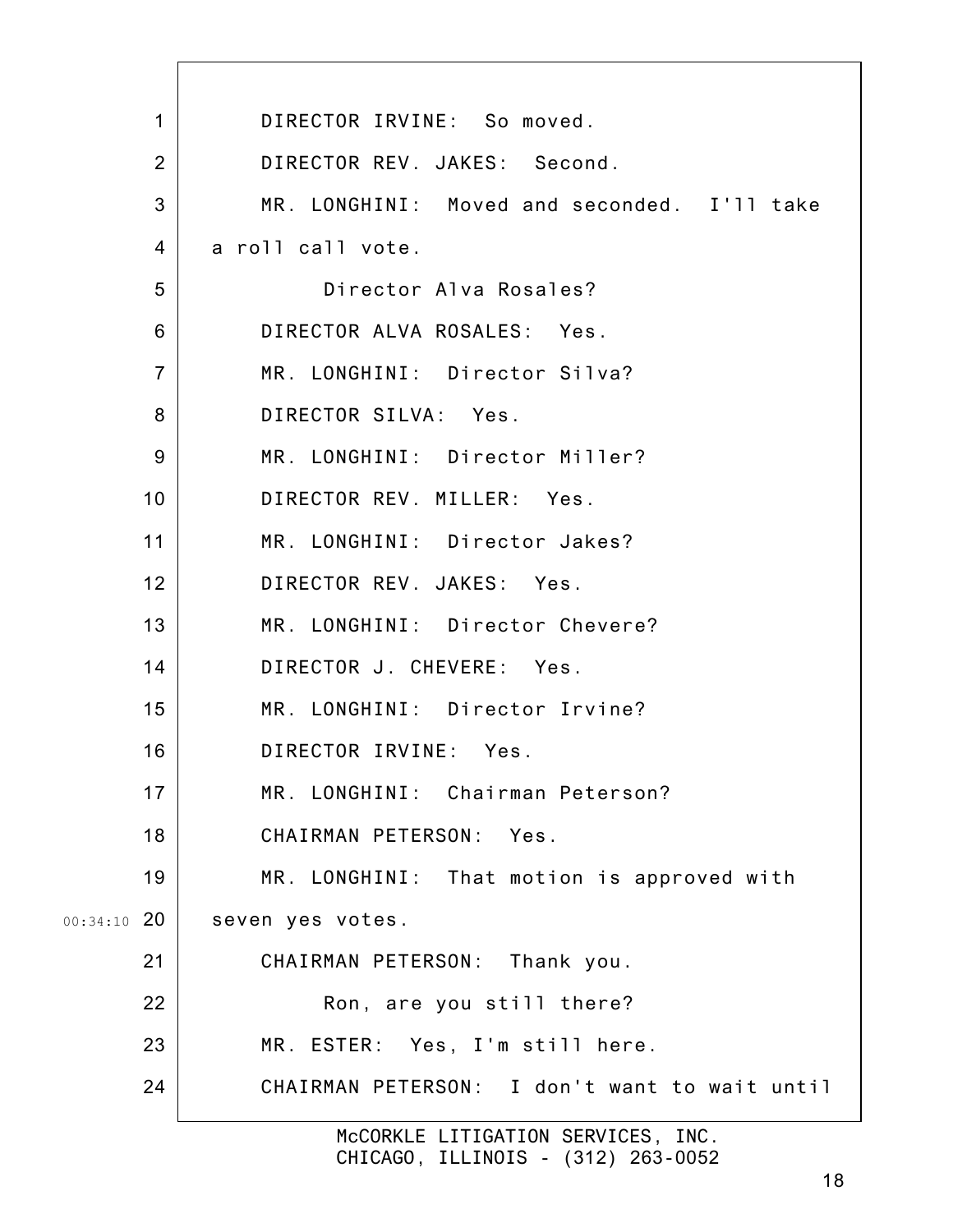1 2 3 4 5 6 7 8 9 00:34:47 10 11 12 13 14 00:35:00 15 16 17 18 19 00:35:10 20 21 22 23 24 00:34:34 new business to just say this to you. I know some of the other Board members might know. I know this is your last Board meeting. I wanted to just tell you it has been an honor working with you since you've been there. I also wanted to congratulate you on retirement. And when I think about retirement, it's not that you're going to stop working or doing something, it's just you won't have to come in there and put in your 12 hours a day at CTA. So I just wanted to congratulate you and tell you it's been truly an honor to work with you. MR. ESTER: Thank you, Chairman. And it has been an amazing almost three decades here at the Chicago Transit Authority. I've met some incredible people and worked with some incredible people. So thank you. CHAIRMAN PETERSON: Yeah, I think I saw something saying you've been there 30-some years. I said, well, whatever you're doing, it must have been good, because you don't look like you've been there 34 years. MR. ESTER: Thank you. Thank you.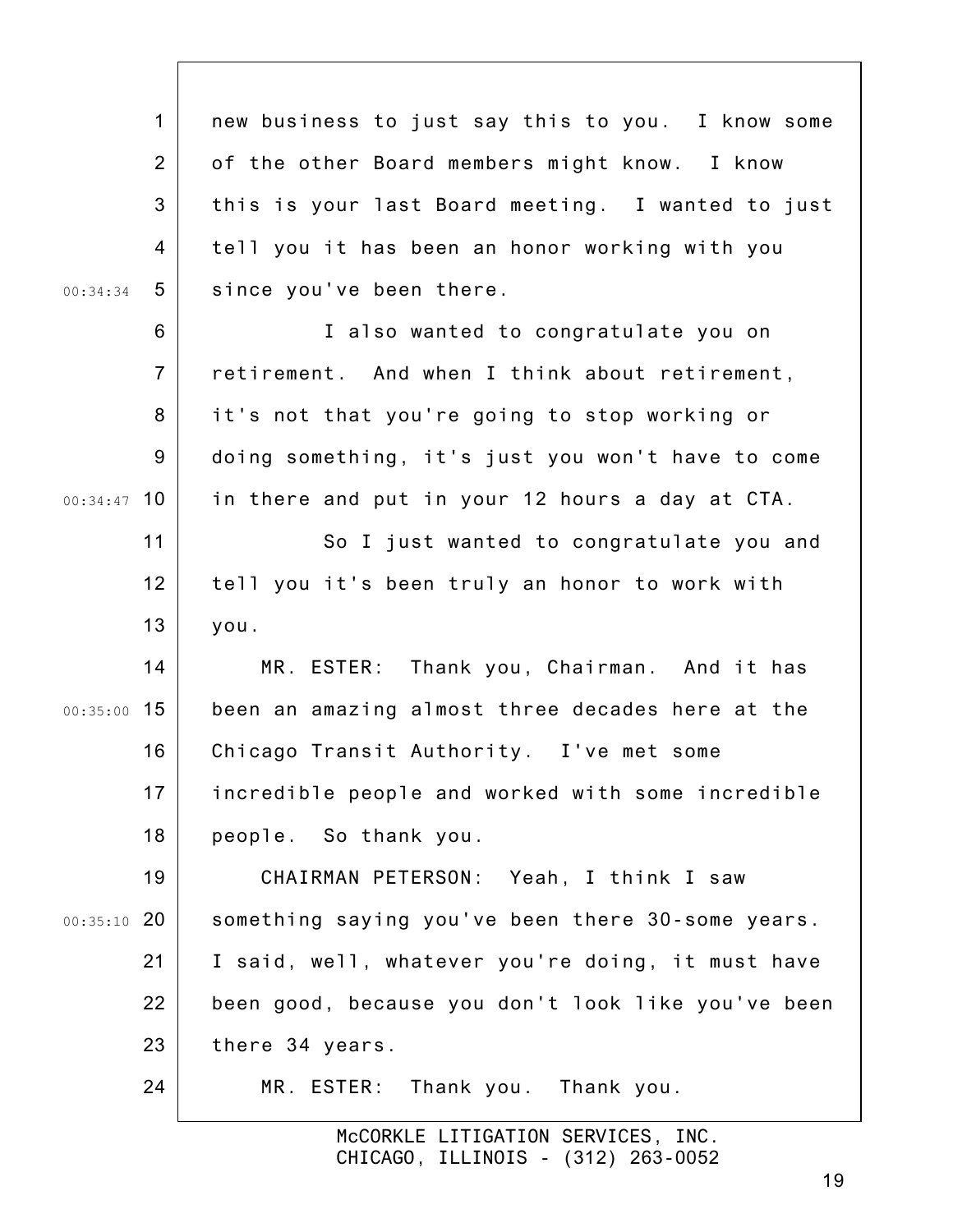| $\mathbf{1}$   | CHAIRMAN PETERSON: All right. I know Dorval        |
|----------------|----------------------------------------------------|
| $\overline{2}$ | has got something to say a little later. But I     |
| 3              | wanted to get that in and take a moment to just    |
| 4              | really, like I said, thank you for a job well done |
| 5<br>00:35:30  | and just wish you much, much success in the next   |
| 6              | endeavor and the next chapter in your life.        |
| $\overline{7}$ | PRESIDENT CARTER: Actually, Mr. Chairman, I        |
| 8              | can go ahead and say a few words right now if you  |
| 9              | don't mind.                                        |
| $00:35:42$ 10  | CHAIRMAN PETERSON: That's great.                   |
| 11             | PRESIDENT CARTER: Okay. I also wanted to           |
| 12             | acknowledge and thank you for what you had to say. |
| 13             | I also wanted to take this opportunity to          |
| 14             | acknowledge the work that Ron Ester has done for   |
| $00:35:57$ 15  | CTA and the contribution he's made to our agency.  |
| 16             | Ron has over 28 years worth of experience          |
| 17             | at CTA and worked his way up the ranks of CTA      |
| 18             | during that period of time. I certainly had        |
| 19             | gotten to know him during his time here during my  |
| $00:36:19$ 20  | tenure at CTA.                                     |
| 21             | But I also just wanted to acknowledge and          |
| 22             | thank Ron for what he has done for me personally   |
| 23             | during my tenure as President of CTA. Ron, to use  |
| 24             | a baseball term, Ron has been a utility player for |
|                | TTIOLTION OFBUIDED                                 |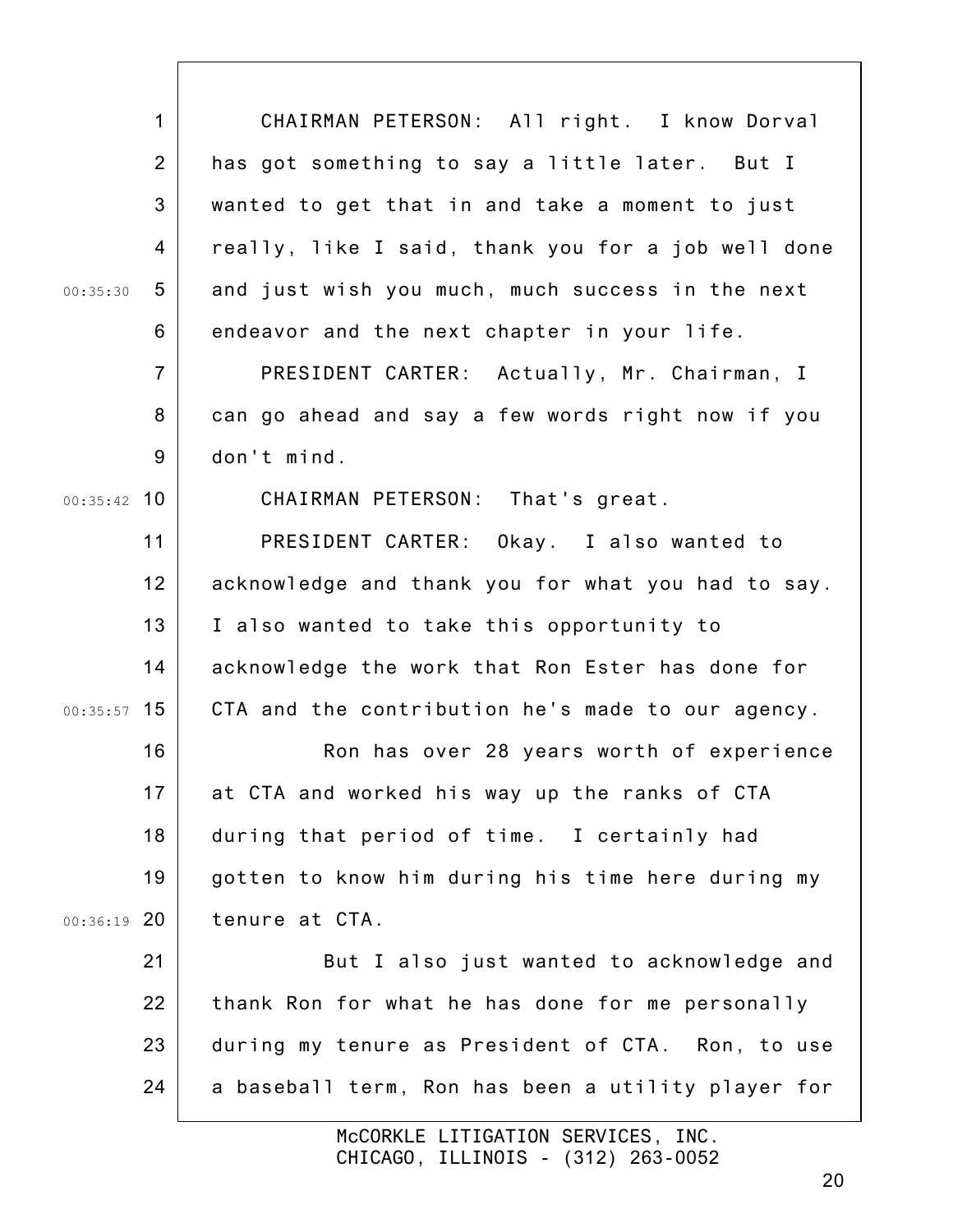|               | $\mathbf 1$    | I have asked him to assume a number of<br>me.      |
|---------------|----------------|----------------------------------------------------|
|               | $\overline{2}$ | different roles during the time that I have been   |
|               | 3              | here, including running the Control Center,        |
|               | 4              | heading up Rail Operations, being my Deputy Chief  |
| 00:36:45      | 5              | for Safety and Security, and now my Chief of       |
|               | 6              | Safety and Security, all of which Ron took on with |
|               | $\overline{7}$ | the passion and dedication and commitment I have   |
|               | 8              | seen him perform all of his jobs at CTA. And I     |
|               | 9              | don't have any doubt that CTA is a better place    |
| $00:37:01$ 10 |                | because of Ron's leadership and commitment to our  |
|               | 11             | agency.                                            |
|               | 12             | And I personally want to thank you, Ron,           |
|               | 13             | for your commitment to me and the help you've      |
|               | 14             | given me over the time I've been President in      |
| $00:37:17$ 15 |                | supporting me and the mission of CTA itself.       |
|               | 16             | So I wish you all the best in your                 |
|               | 17             | retirement. For those of you on the Board who      |
|               | 18             | don't know, Ron's wife, Geisha, is also an         |
|               | 19             | employee here at CTA. For whatever reason, Geisha  |
| $00:37:30$ 20 |                | isn't planning to retire yet but will continue     |
|               | 21             | working with us. And I'm thrilled about that       |
|               | 22             | because Geisha heads up our training department at |
|               | 23             | CTA.                                               |
|               | 24             | But the Ester family, I think it's safe            |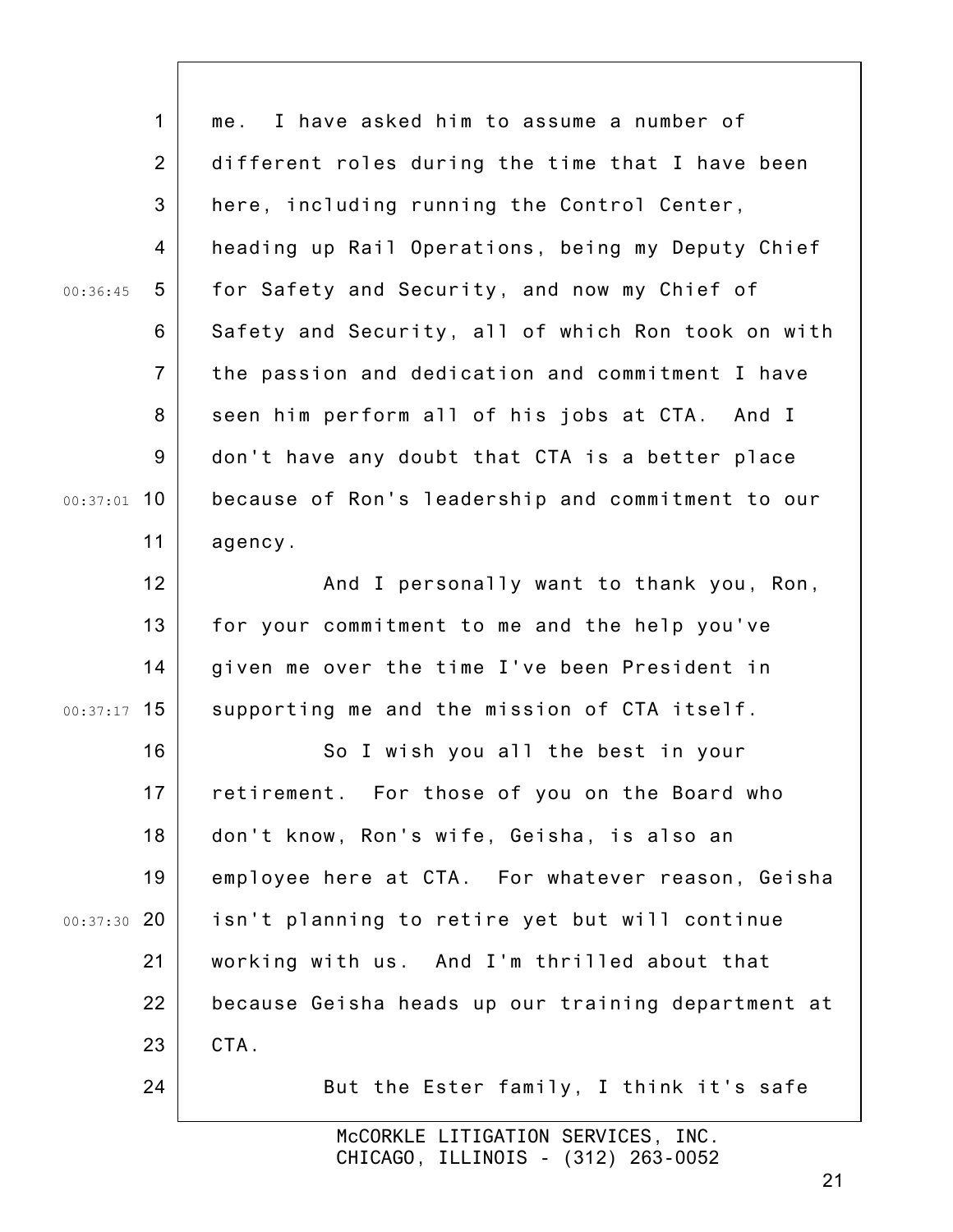|               | $\mathbf 1$    | to say, has been a major contributor to CTA over     |
|---------------|----------------|------------------------------------------------------|
|               | 2              | the years. And, Ron, I will miss you personally,     |
|               | 3              | my man, and thank you so much for all you've done    |
|               | 4              | for CTA.                                             |
| 00:38:01      | 5              | MR. ESTER: Thank you so much. I really               |
|               | 6              | appreciate that, and it's heartfelt.                 |
|               | $\overline{7}$ | And the Chicago Transit Authority will               |
|               | 8              | always have, as you just mentioned, a place deep     |
|               | 9              | in the heart of the Ester family. But thank you,     |
| $00:38:17$ 10 |                | President Carter. I appreciate it.                   |
|               | 11             | CHAIRMAN PETERSON: All right. So I think we          |
|               | 12             | took a vote. We did take a vote.                     |
|               | 13             | So the next order of business is a report            |
|               | 14             | from the Committee on Finance, Audit and Budget.     |
| $00:38:31$ 15 |                | Director Silva.                                      |
|               | 16             | DIRECTOR SILVA: The Committee on Finance,            |
|               | 17             | Audit and Budget met earlier this morning via        |
|               | 18             | teleconference.                                      |
|               | 19             | The Committee approved June 10, 2020,                |
| $00:38:45$ 20 |                | minutes.                                             |
|               | 21             | The Committee reviewed the finance                   |
|               | 22             | The Committee also reviewed the following<br>report. |
|               | 23             | three ordinances: An ordinance authorizing a         |
|               | 24             | short-term extension for two lease agreements with   |
|               |                | McCORKLE LITIGATION SERVICES, INC.                   |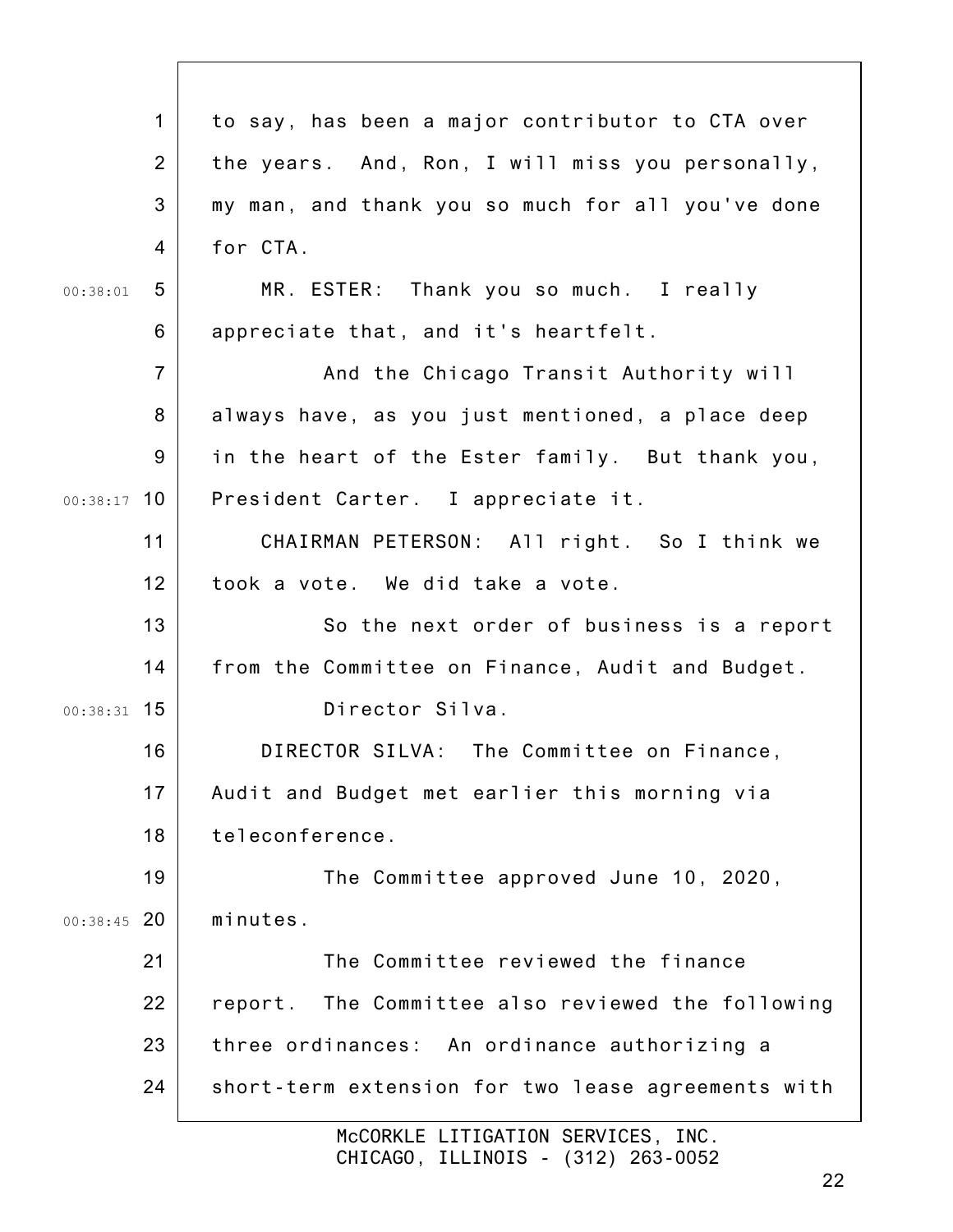|               | $\mathbf 1$    | Clear Channel Outdoor, Inc., for the operation and |
|---------------|----------------|----------------------------------------------------|
|               | $\overline{2}$ | maintenance of billboards on Chicago Transit       |
|               | 3              | Authority property;                                |
|               | 4              | an ordinance authorizing a five-year               |
| 00:39:10      | 5              | payment agreement with Northwestern University for |
|               | 6              | Bus Route 201 Central Ridge;                       |
|               | $\overline{7}$ | an ordinance authorizing the purchase of           |
|               | 8              | primary and excess property insurance coverage for |
|               | 9              | year 2020-2021.                                    |
| $00:39:31$ 10 |                | The Committee also reviewed four purchase          |
|               | 11             | and award recommendations.                         |
|               | 12             | The Committee approved all items and               |
|               | 13             | recommends Board approval of all items.            |
|               | 14             | The Committee placed three ordinance and           |
| $00:39:46$ 15 |                | contract numbers, B-1, B-2, and D-1 on the         |
|               | 16             | omnibus. Contract G-1 will require a separate      |
|               | 17             | vote.                                              |
|               | 18             | That concludes my report, Chairman                 |
|               | 19             | Peterson.                                          |
| $00:39:58$ 20 |                | CHAIRMAN PETERSON: Thank you, Director Silva.      |
|               | 21             | May I now have a motion to approve the             |
|               | 22             | omnibus as stated by Director Silva?               |
|               | 23             | DIRECTOR IRVINE: So moved.                         |
|               | 24             | DIRECTOR REV. JAKES: Second.                       |
|               |                | McCORKLE LITIGATION SERVICES, INC.                 |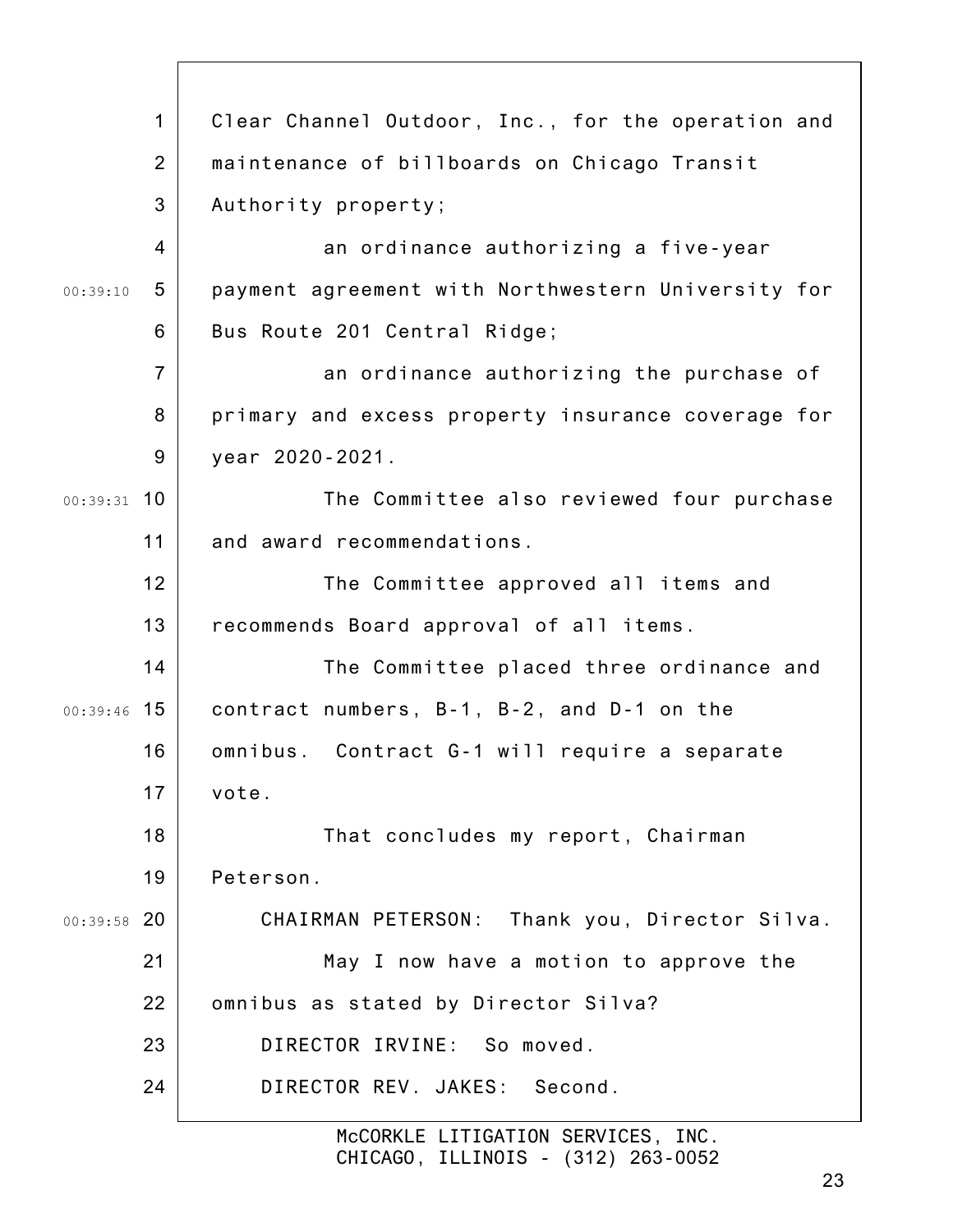|                 | $\mathbf{1}$<br>MR. LONGHINI: That motion has been moved and         |
|-----------------|----------------------------------------------------------------------|
|                 | $\overline{2}$<br>seconded, and it includes all items on the finance |
|                 | 3<br>agenda except for Item G-1. So this includes                    |
|                 | $\overline{4}$<br>everything else.                                   |
| 00:40:21        | 5<br>Let me get my list here. One second.                            |
|                 | 6<br>Director Alva Rosales?                                          |
|                 | DIRECTOR ALVA ROSALES: Yes.<br>$\overline{7}$                        |
|                 | 8<br>MR. LONGHINI: Director Silva?                                   |
|                 | DIRECTOR SILVA: Yes.<br>9                                            |
| 10 <sub>1</sub> | MR. LONGHINI: Director Miller?                                       |
| 11              | DIRECTOR REV. MILLER: Yes.                                           |
| 12              | MR. LONGHINI: Director Jakes?                                        |
| 13              | DIRECTOR REV. JAKES: Yes.                                            |
| 14              | MR. LONGHINI: Director Chevere?                                      |
| 15              | DIRECTOR J. CHEVERE: Yes.                                            |
| 16              | MR. LONGHINI: Director Irvine?                                       |
| 17              | DIRECTOR IRVINE: Yes.                                                |
| 18              | MR. LONGHINI: Chairman Peterson?                                     |
| 19              | CHAIRMAN PETERSON: Yes.                                              |
| $00:40:42$ 20   | MR. LONGHINI: That motion to approve the                             |
| 21              | omnibus passes with seven yes votes.                                 |
| 22              | CHAIRMAN PETERSON:<br>Thanks, Greg.                                  |
| 23              | I will now entertain a motion to approve                             |
| 24              | Contract G-1, the technical service support                          |
|                 | McCORKLE LITIGATION SERVICES, INC.                                   |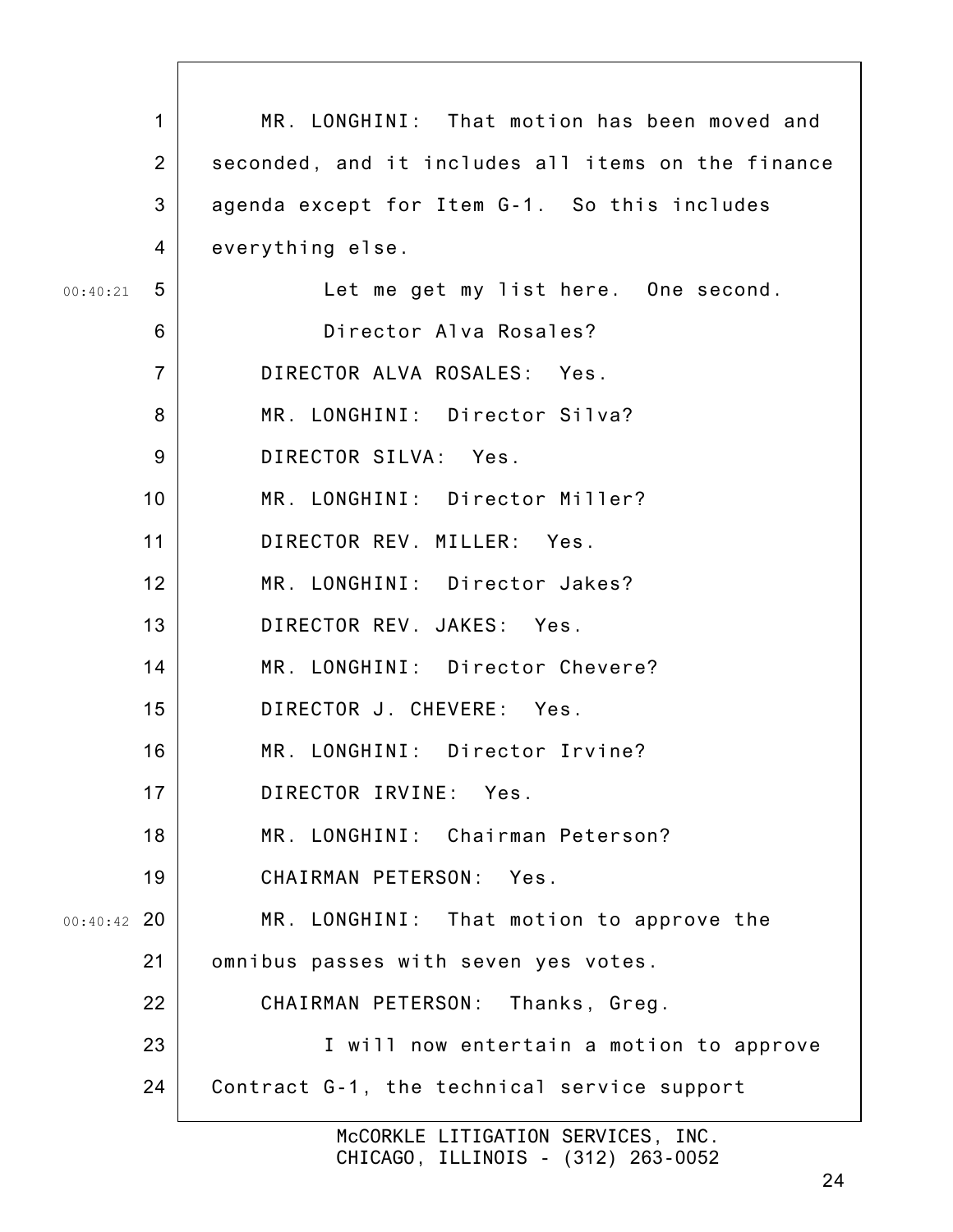1 2 3 4 5 6 7 8 9 10 11 12 13 14 15 16 17 18 19 00:41:15 20 21 22 23 24 00:41:04 McCORKLE LITIGATION SERVICES, INC. contract. DIRECTOR IRVINE: So moved. DIRECTOR REV. JAKES: Second. MR. LONGHINI: That motion for G-1 has been moved and seconded. I will now take the vote. Director Alva Rosales? DIRECTOR ALVA ROSALES: I will abstain. MR. LONGHINI: Director Silva? DIRECTOR SILVA: Yes. MR. LONGHINI: Director Miller? DIRECTOR REV. MILLER: Yes. MR. LONGHINI: Director Jakes? DIRECTOR REV. JAKES: Yes. MR. LONGHINI: Director Chevere? DIRECTOR J. CHEVERE: Yes. MR. LONGHINI: Director Irvine? DIRECTOR IRVINE: Yes. MR. LONGHINI: Chairman Peterson? CHAIRMAN PETERSON: Yes. MR. LONGHINI: That motion to approve G-1 is approved with six yes votes, and Ms. Alva Rosales abstained. CHAIRMAN PETERSON: Okay. Thanks Greg. The next order -- The next agenda item is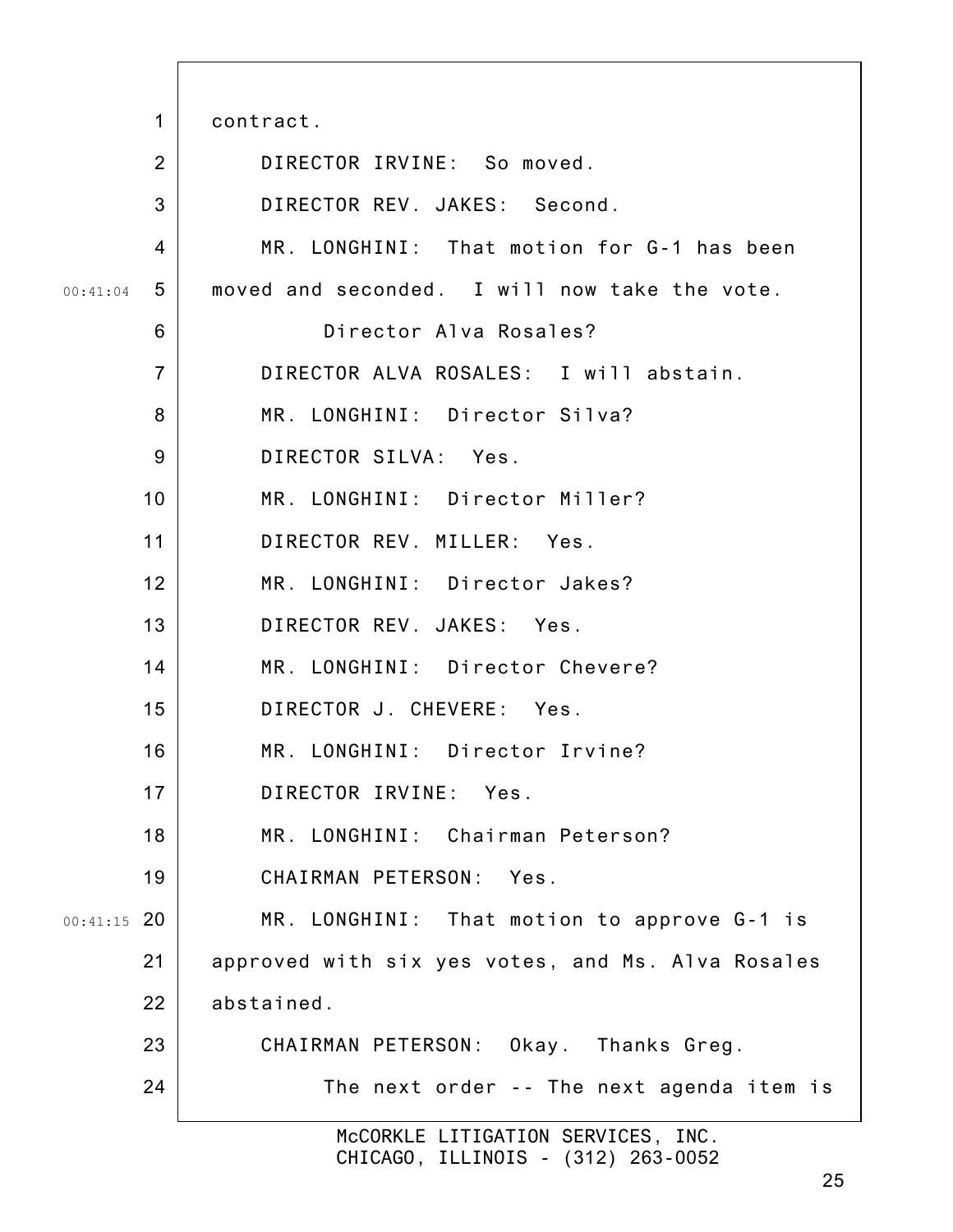1 new business.

2 3 Greg, is there any new business to come before the Board?

4 5 00:41:46 MR. LONGHINI: I am not aware of any, sir, unless you have some.

6 7 8 9 00:41:59 10 11 12 CHAIRMAN PETERSON: No. The only thing I wanted to say, one, I just wanted to tell my former -- my directors that I've missed seeing them. You know, after a while, Webex conference calls, Zoom gets kind of old. I would do anything to get back to just having that physical presence and being able to meet.

13 14 00:42:17 15 16 17 18 19 00:42:32 20 21 22 23 24 I know the question has come up when will we be able to have in-person meetings again. And I've been talking with April, and I know she's been talking with Dorval and his team. I'm hoping that August, we will be able to do that. But I also watch daily, as I'm sure most of my directors do, the uptick in the number of cases. I think last week, we had a couple of days of a thousand or more new cases. So we will continue to monitor that. But I wanted the directors to know that, I, like most of you, I'm sure, would love to get back to in-person meetings. And again, I miss seeing

> McCORKLE LITIGATION SERVICES, INC. CHICAGO, ILLINOIS - (312) 263-0052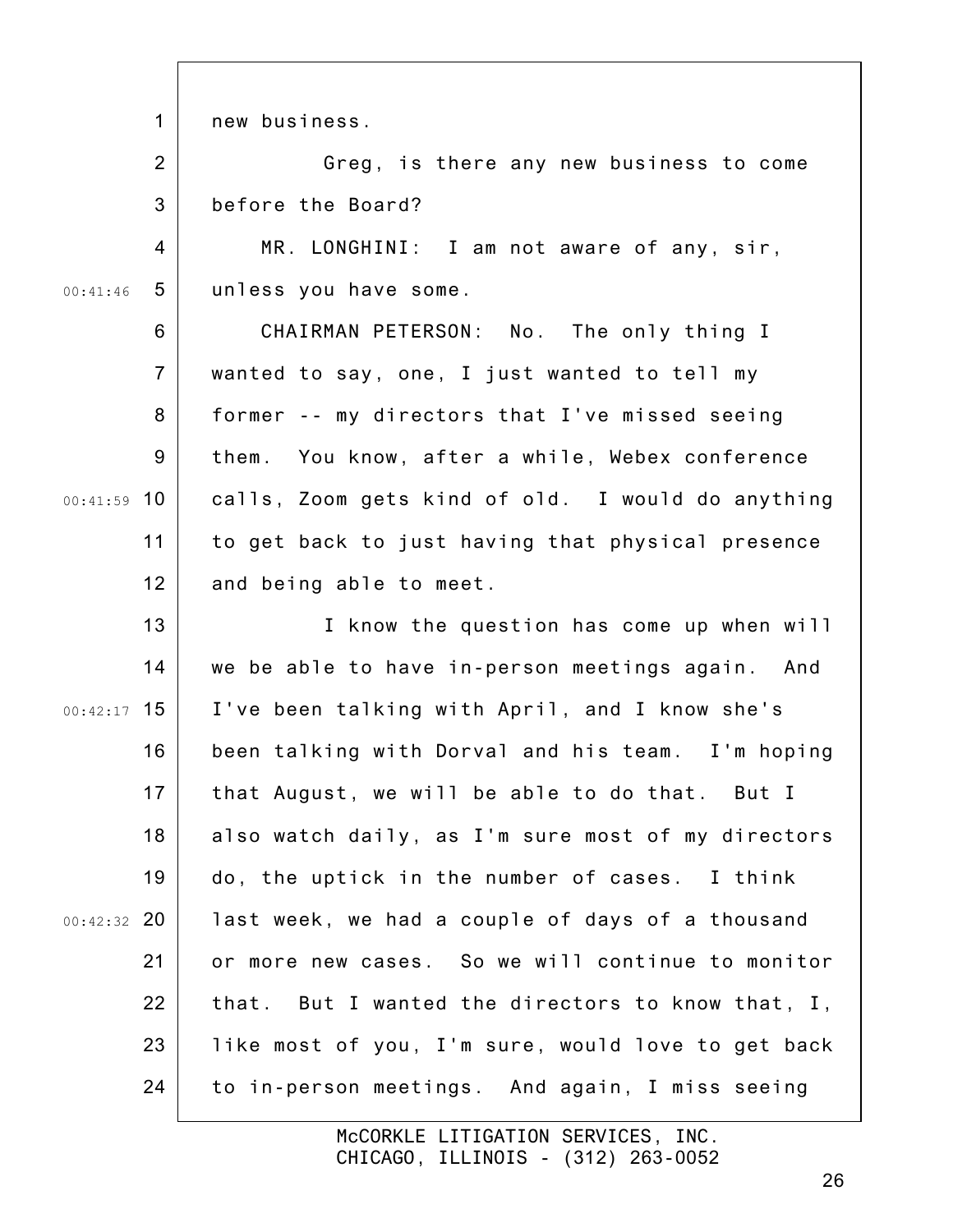1 2 3 4 5 6 7 8 9 00:43:14 10 11 12 13 14 00:43:25 15 16 17 18 19 00:43:45 20 21 22 23 24 00:43:00 you and having an opportunity, even when the Board meeting isn't going on to just chat a little bit off to the side. So again, just want to thank everybody for their patience in going through this. I think everybody has my cell number. So if there's anything you need, I can do, or be helpful in any way, still don't hesitate to call me on my cell, text me, or call me at work. But those were the other only comments I have. I don't know if any of the other directors have anything else that they wanted to bring before the Board for the good of the Board, but I just wanted -- DIRECTOR IRVINE: Mr. Chairman, this is Kevin. And I just want to add I also miss everyone. I hope we can get back together soon. There was a virtual meeting of the CTA's ADA Advisory Committee on Monday. And I just wanted to commend President Carter, you and your staff. We have a really good makeup of the ADA Advisory Committee. They're really good active and engaged members. And I thought the meeting was really thorough and detailed and full of good

> McCORKLE LITIGATION SERVICES, INC. CHICAGO, ILLINOIS - (312) 263-0052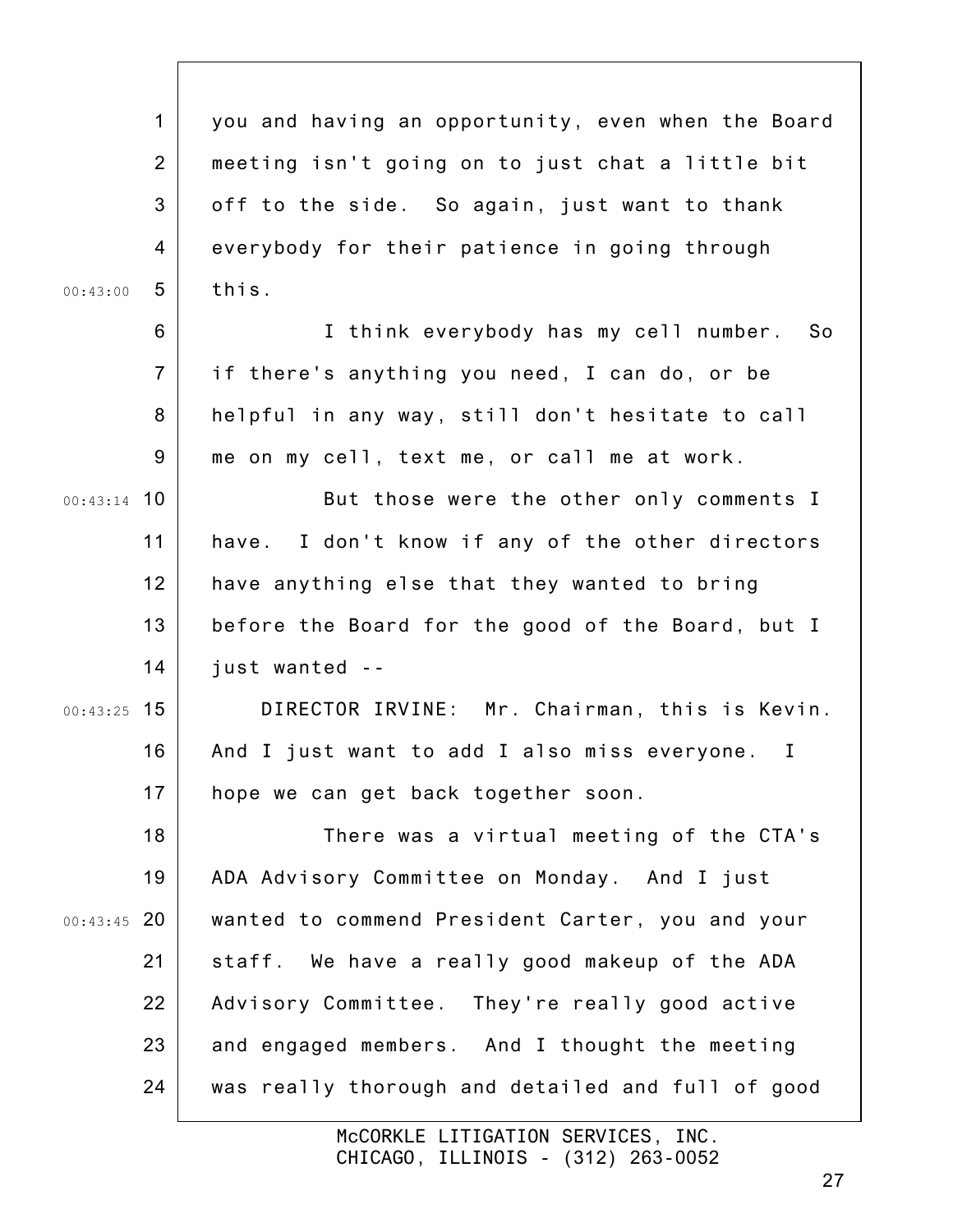|               | $\mathbf{1}$   | information. And I was just impressed with the     |
|---------------|----------------|----------------------------------------------------|
|               | $\overline{2}$ | work the CTA staff is doing on making sure the CTA |
|               | 3              | is as successful as it can be for all of our       |
|               | 4              | customers. And not just on vertical                |
| 00:44:16      | 5              | accessibility. There was an update on the All      |
|               | 6              | Stations Accessibility Program, but also talking   |
|               | $\overline{7}$ | about some of the things CTA is doing to make sure |
|               | 8              | that some of our programs and services are         |
|               | 9              | accessible to people who are blind or have low     |
| $00:44:30$ 10 |                | vision.                                            |
|               | 11             | And particularly in this month of the              |
|               | 12             | 30th anniversary of the Americans With             |
|               | 13             | Disabilities Act, which we're going to be          |
|               | 14             | celebrating all month, but it falls on July 26, it |
| $00:44:42$ 15 |                | was just -- it was just a really positive          |
|               | 16             | experience to listen in on the ADA Advisory        |
|               | 17             | Committee and hear what both the volunteers, the   |
|               | 18             | community volunteers who serve on the committee,   |
|               | 19             | but also all the CTA staff are doing to work so    |
| $00:44:59$ 20 |                | hard to make sure that as much of CTA as possible  |
|               | 21             | is as accessible as it can been for everyone.      |
|               | 22             | So just a lot of kudos to you, President           |
|               | 23             | Carter, to you and your whole team on the work     |
|               | 24             | that you're doing. And I'm really excited to see   |
|               |                |                                                    |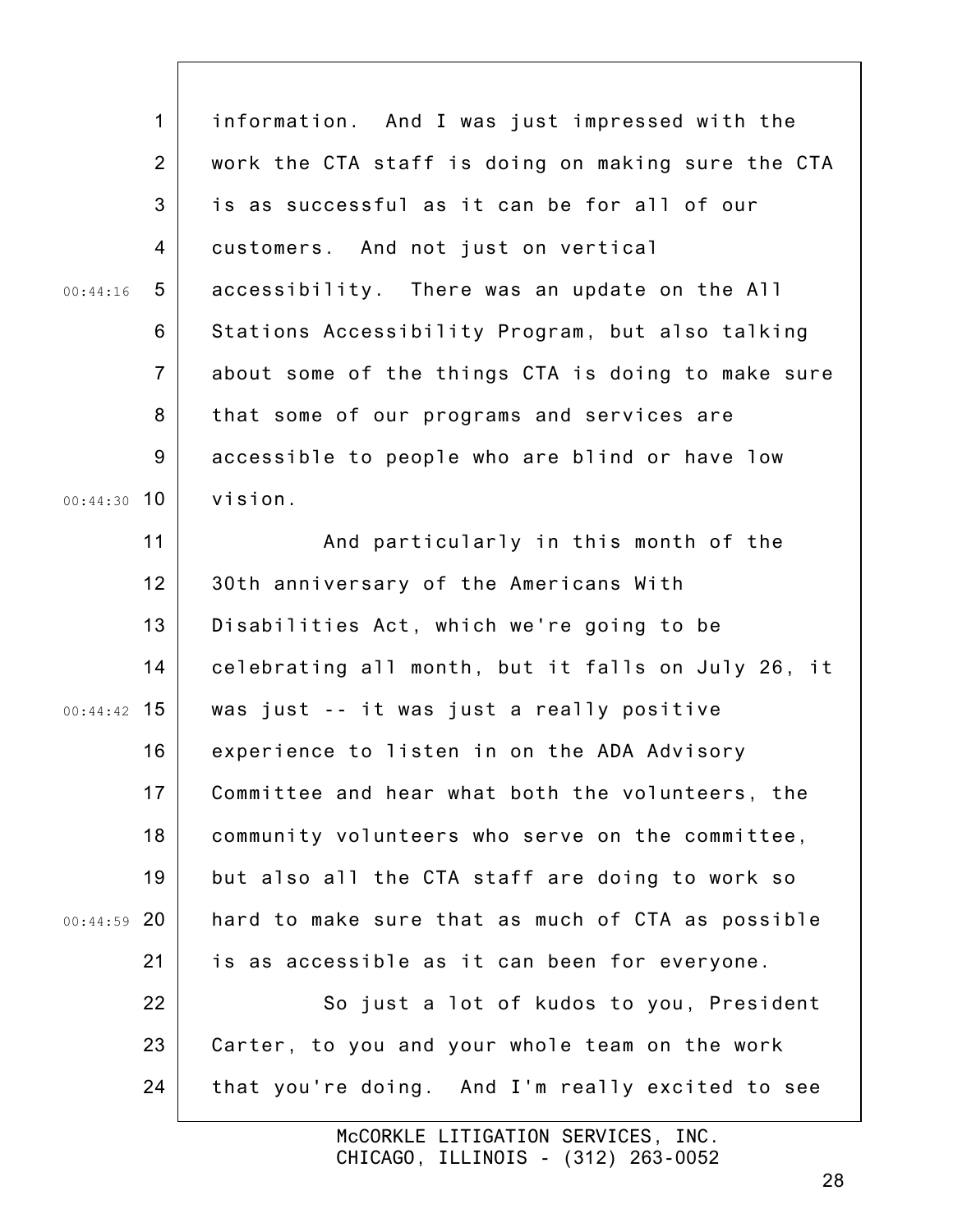1 2 3 4 5 6 7 8 9 00:45:41 10 11 12 13 14 00:45:57 15 16 17 18 19 00:46:09 20 21 22 23 24 00:45:24 what CTA is going to be doing in the years ahead as we work to become even more accessible. So that's all. Just a shout out. Thank you. PRESIDENT CARTER: Thank you, Director Irvine. This is Dorval Carter. I certainly appreciate your comment, and I know my staff, who all work very hard to address accessibility issues appreciate your taking a moment to acknowledge the work that they do. I would also echo the comments that Chairman Peterson made about the Board meetings themselves. I miss seeing all of you as well face to face, and certainly look forward to the day in which we're able to actually meet again face to face. We are monitoring, obviously, very closely the situation with the virus here in Chicago and the impact that it's having on public gatherings while also working with our staff to discuss when we do get to a point that we can have face-to-face meetings, how do we do that safely and maintain the appropriate social distancing requirements and the public input engagement

> McCORKLE LITIGATION SERVICES, INC. CHICAGO, ILLINOIS - (312) 263-0052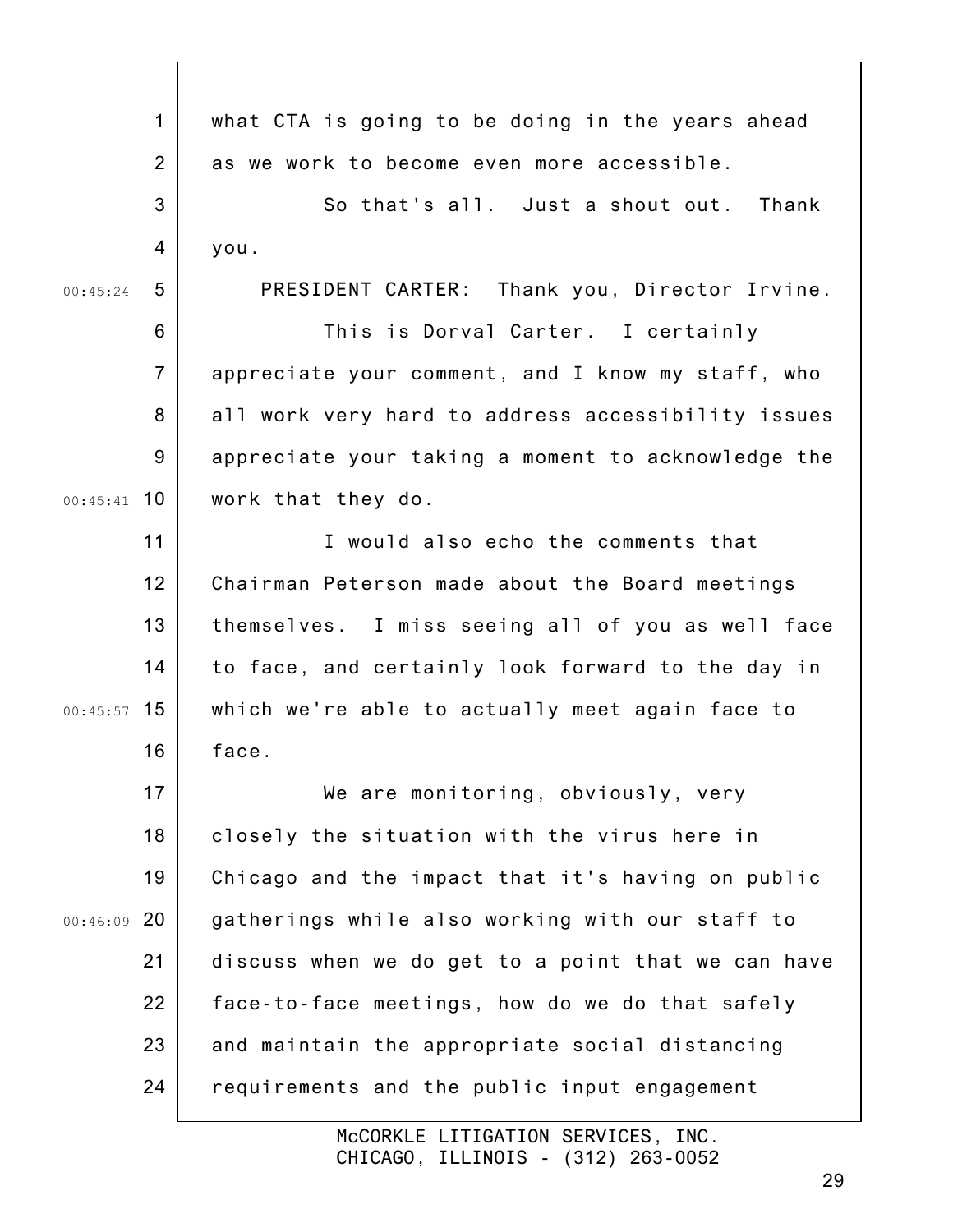|               | $\mathbf 1$    | process that comes from a public meeting.          |
|---------------|----------------|----------------------------------------------------|
|               | $\overline{2}$ | So I want you to know that we are working          |
|               | 3              | on that. We are looking at adjustments we may      |
|               |                |                                                    |
|               | 4              | have to make to the way our Board meetings         |
| 00:46:37      | 5              | consistently could be carried out in anticipation  |
|               | 6              | of a point in time we will be able to come back    |
|               | $\overline{7}$ | together. Hopefully, and with the virus            |
|               | 8              | cooperating at some point in time, that will       |
|               | 9              | happen sooner rather than later.                   |
| $00:46:53$ 10 |                | CHAIRMAN PETERSON: Thanks, Dorval.                 |
|               | 11             | DIRECTOR REV. JAKES: I want to take a couple       |
|               | 12             | of seconds to cosign what Kevin said earlier as it |
|               | 13             | relates to our President and others doing a great  |
|               | 14             | job.                                               |
| $00:47:06$ 15 |                | But I want to make sure that I speak as            |
|               | 16             | far as Herb is concerned. I have no idea who Herb  |
|               | 17             | is, but Herb has done a fabulous job keeping us    |
|               | 18             | connected through the virtual meetings.            |
|               | 19             | And I also want to lift up Greg and                |
| $00:47:26$ 20 |                | Adrienne Brown specifically for hearing the        |
|               | 21             | concerns that I had last month about making it     |
|               | 22             | easier for us to have our briefings and putting    |
|               | 23             | the Board book together so it flows nicely as we   |
|               | 24             | gather together virtually. So I just wanted to     |
|               |                |                                                    |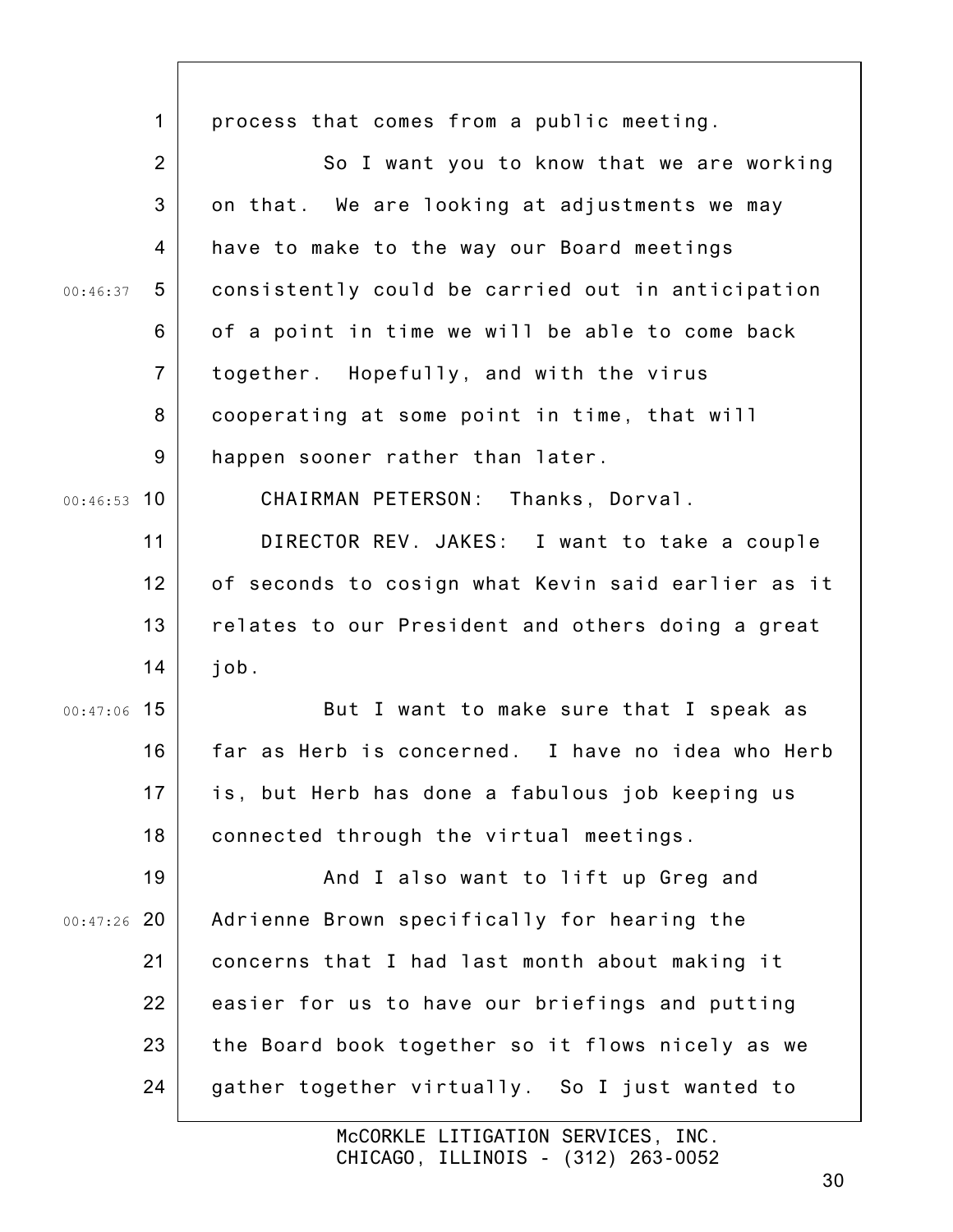|               | $\mathbf 1$    | say kudos to them as well, because they've made it |
|---------------|----------------|----------------------------------------------------|
|               | $\overline{2}$ | much easier for us to make the adjustments during  |
|               | 3              | these uncertain times. So thank you.               |
|               | 4              | CHAIRMAN PETERSON: Thank you.                      |
| 00:47:59      | 5              | Anyone else?                                       |
|               | 6              | DIRECTOR ALVA ROSALES: This is Arabel. I           |
|               | $\overline{7}$ | just, thank you everybody. And I miss everybody    |
|               | 8              | as well. I know it's so much easier, to be honest  |
|               | 9              | with you, to see everybody's response when we're   |
| 00:48:12      | 10             | face to face. But I also have to tell you,         |
|               | 11             | yesterday, and a couple of the other times that    |
|               | 12             | we've had our briefings, I am so happy to be part  |
|               | 13             | of this team because it is a really great team.    |
|               | 14             | We've kept the city moving forward, and            |
| $00:48:28$ 15 |                | it's such a vital part of this city being able to  |
|               | 16             | continue to work. So please thank everybody on     |
|               | 17             | the team, President Carter. Just thank them from   |
|               | 18             | the bottom of my heart, because I know it's very   |
|               | 19             | difficult to do. I also know, you know we talk     |
| $00:48:48$ 20 |                | about all the PPE that people have to wear now and |
|               | 21             | everything. And I hope that they understand that   |
|               | 22             | we understand that it's not easy. Because we're    |
|               | 23             | actually transforming people's habits. And that's  |
|               | 24             | a very difficult thing do. And everybody is doing  |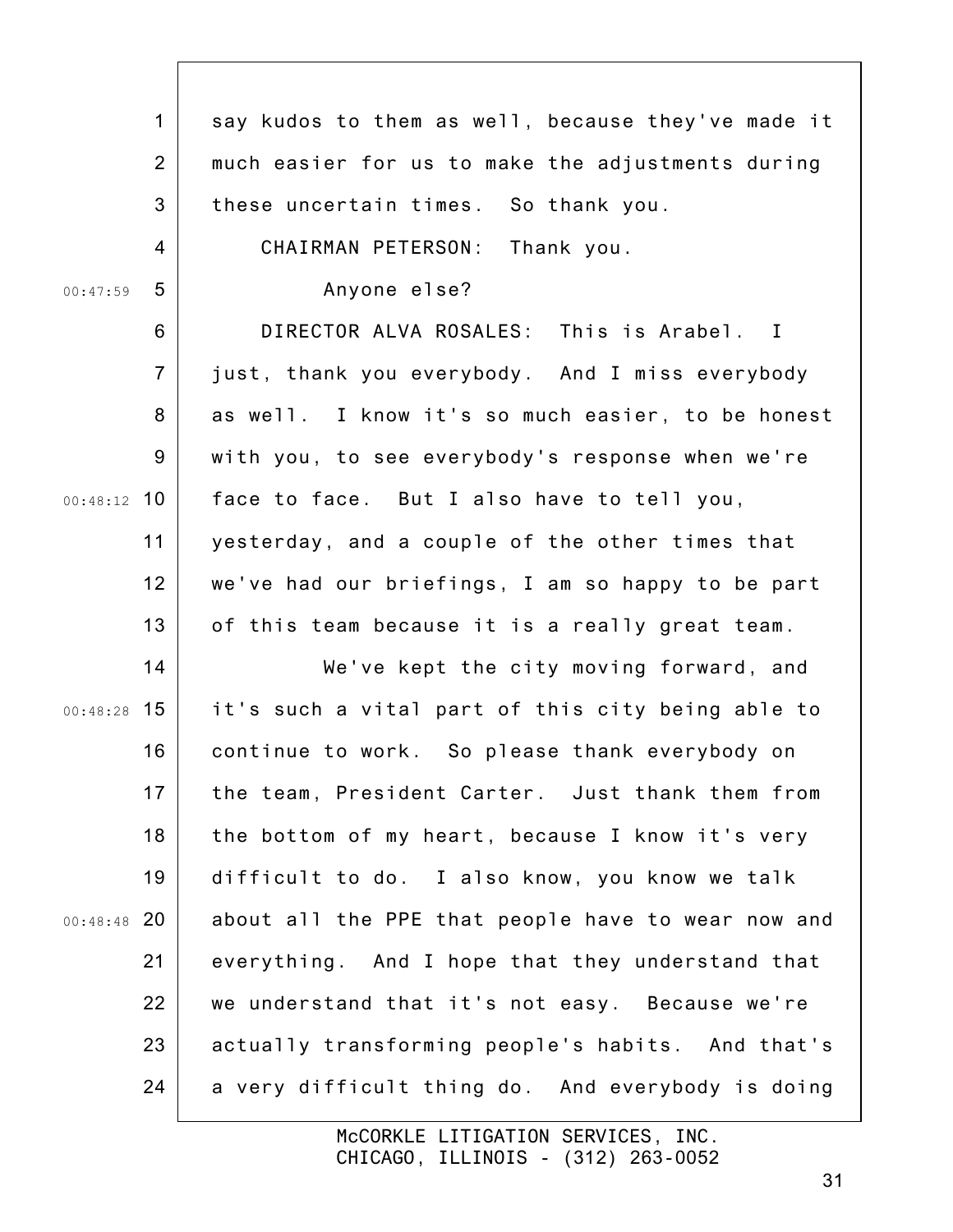|               | $\mathbf 1$    | such an incredible job. So thank you to           |
|---------------|----------------|---------------------------------------------------|
|               | $\overline{2}$ | everybody. And I miss everybody. Looking forward  |
|               | 3              | to us being able to meet again soon.              |
|               | 4              | Thank you.                                        |
| 00:49:15      | 5              | CHAIRMAN PETERSON: Thank you.                     |
|               | 6              | DIRECTOR REV. MILLER: Director Miller here.       |
|               | $\overline{7}$ | And I say thanks, Mr. Chairman. And I say ditto   |
|               | 8              | to all that's been said. And I'm glad to be part  |
|               | 9              | of the team and missing everybody. And we're      |
| $00:49:27$ 10 |                | having the same situation all the way around      |
|               | 11             | church and everywhere, something we've never been |
|               | 12             | in before. But I want to thank the CTA team and   |
|               | 13             | the lodge for the way that its work is still      |
|               | 14             | moving the city, still doing a great job, commend |
| $00:49:43$ 15 |                | everybody, and miss everybody on the Board.       |
|               | 16             | Thank you.                                        |
|               | 17             | DIRECTOR SILVA: I miss you all.                   |
|               | 18             | DIRECTOR J. CHEVERE: I miss all of you. I         |
|               | 19             | miss seeing all of you.                           |
| $00:49:53$ 20 |                | CHAIRMAN PETERSON: Absolutely. Thank you,         |
|               | 21             | guys.                                             |
|               | 22             | And like I said, I just can't thank you           |
|               | 23             | enough. And I didn't want this meeting to end     |
|               | 24             | without saying that. And again, we'll see how     |
|               |                | McCORKLE LITIGATION SERVICES, INC.                |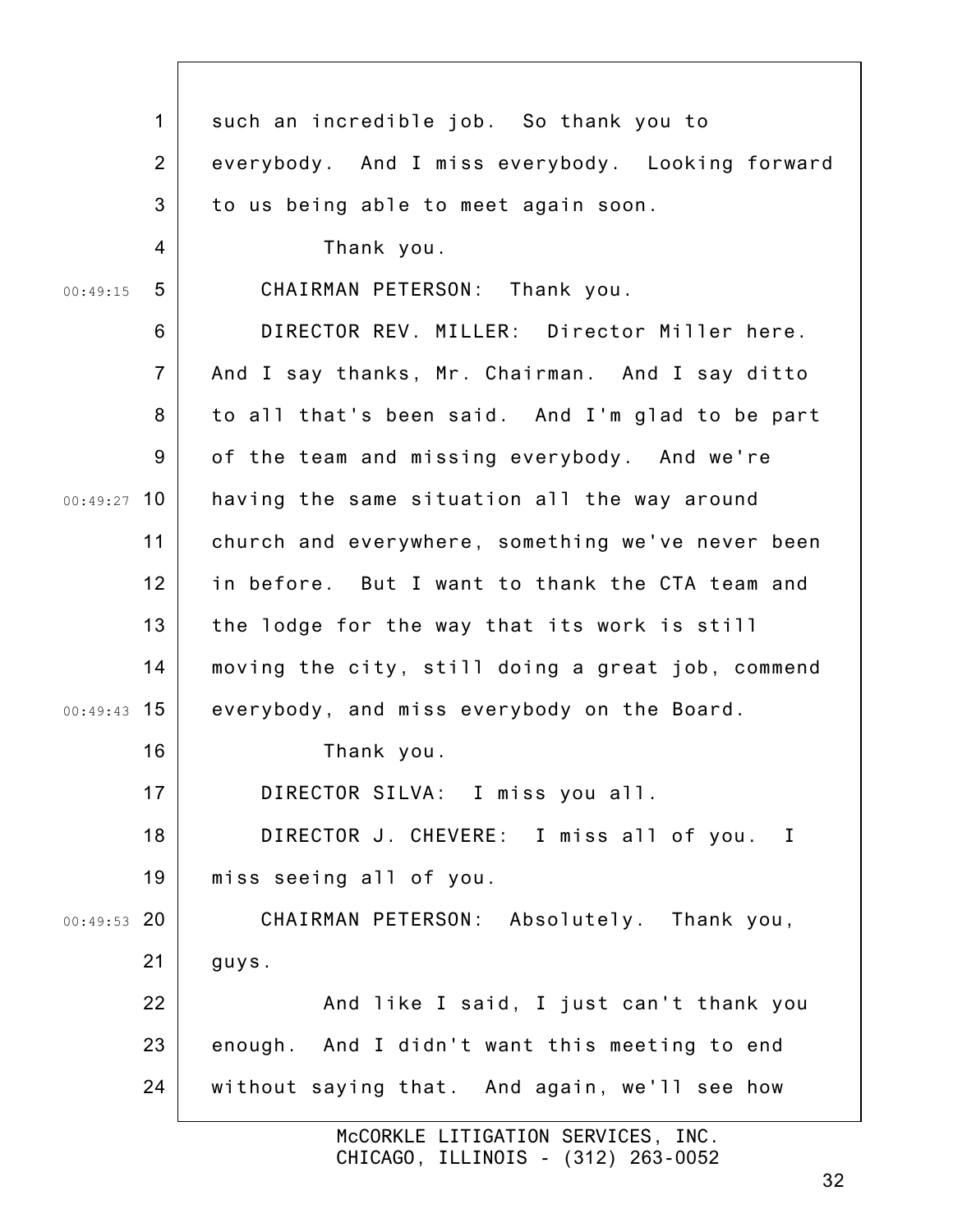| $\mathbf 1$    | things progress over the next couple of weeks and |
|----------------|---------------------------------------------------|
| $\overline{2}$ | everything.                                       |
| 3              | With no further business to come before           |
| 4              | the Board, may I have a motion to adjourn?        |
| 5<br>00:50:13  | DIRECTOR IRVINE: So moved.                        |
| 6              | DIRECTOR REV. JAKES: Second.                      |
| $\overline{7}$ | MR. LONGHINI: Moved and seconded, the final       |
| 8              | roll call vote.                                   |
| 9              | Director Alva Rosales?                            |
| 10             | DIRECTOR ALVA ROSALES: Yes.                       |
| 11             | MR. LONGHINI: Director Silva?                     |
| 12             | DIRECTOR SILVA: Yes.                              |
| 13             | MR. LONGHINI: Director Miller?                    |
| 14             | DIRECTOR REV. MILLER: Yes.                        |
| 15             | MR. LONGHINI: Director Jakes?                     |
| 16             | DIRECTOR REV. JAKES: Yes.                         |
| 17             | MR. LONGHINI: Director Chevere?                   |
| 18             | DIRECTOR J. CHEVERE: Yes.                         |
| 19             | MR. LONGHINI: Director Irvine?                    |
| 20             | DIRECTOR IRVINE: Absolutely.                      |
| 21             | MR. LONGHINI: Chairman Peterson?                  |
| 22             | CHAIRMAN PETERSON: Yes.                           |
| 23             | MR. LONGHINI: That motion to adjourn passes       |
| 24             | with seven yes votes, sir.                        |
|                |                                                   |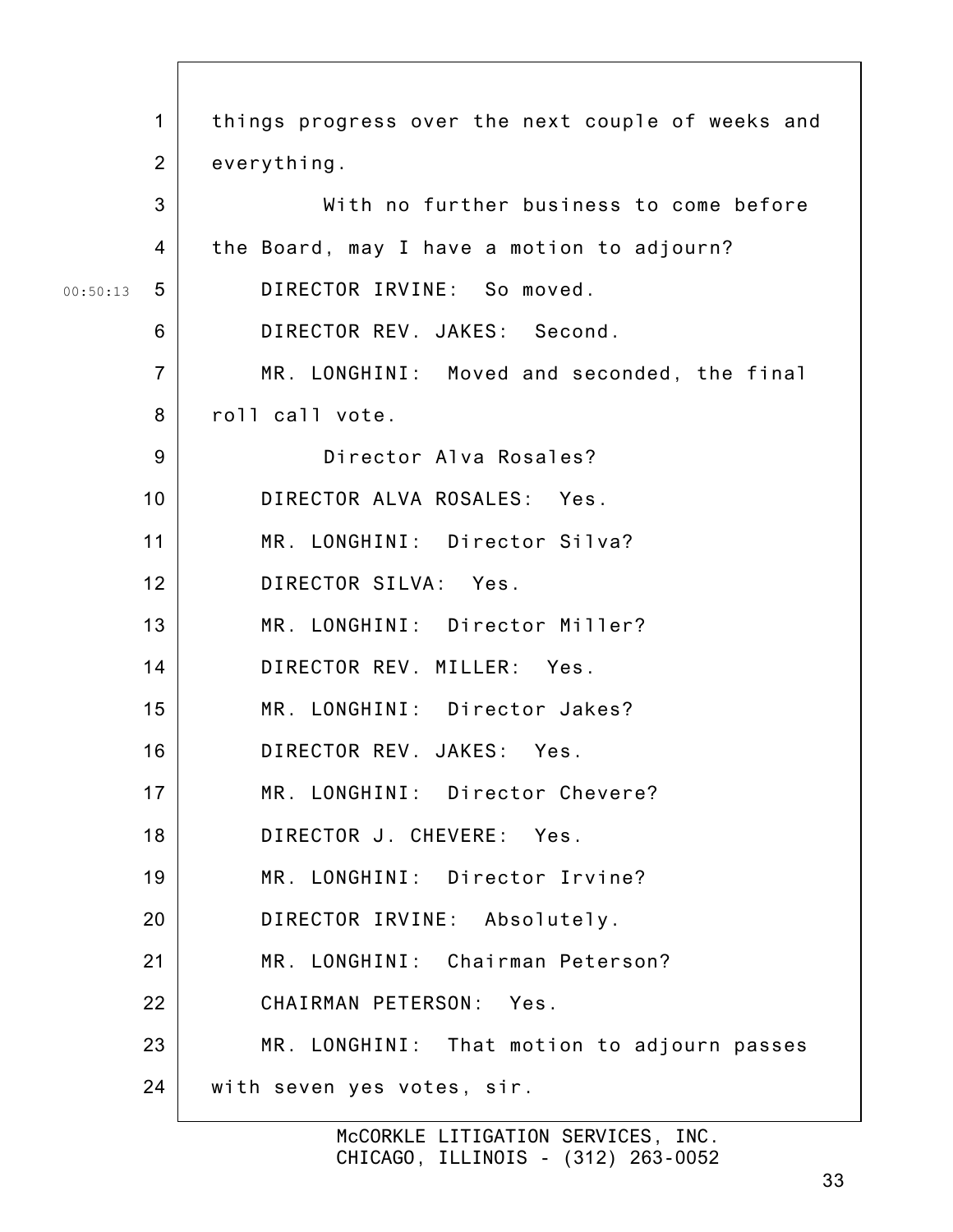McCORKLE LITIGATION SERVICES, INC. CHAIRMAN PETERSON: Thanks, Greg. We are adjourned. Everyone have a great rest of the day. (Whereupon, the Meeting of the Chicago Transit Board adjourned at 11:13 a.m.)